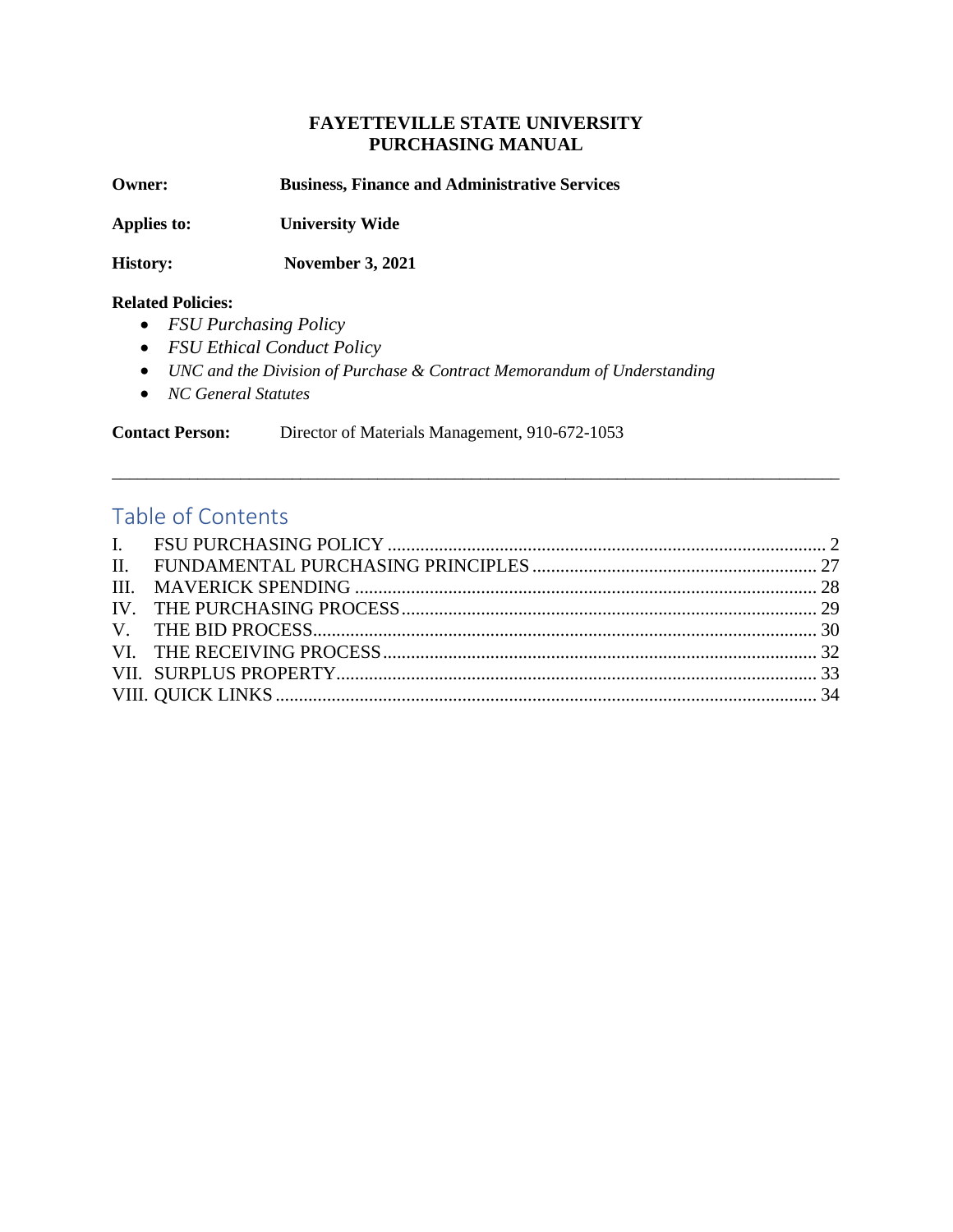#### <span id="page-1-0"></span>**I. FSU PURCHASING POLICY**

### **1. INTRODUCTION**

This policy and associated procedures must be followed in carrying out the purchasing process at Fayetteville State University (university). The primary goal of all purchasing activities at the University is to procure a high-quality product or service, at the best price, in the shortest period of time. As a 'custodian of public monies,' the University's Purchasing Department is committed to integrity and professionalism. The University will follow the regulations and purchasing policies set forth by the state of North Carolina. The Division of Purchase and Contract, a part of North Carolina's Department of Administration, has the responsibility for administering the State's program for the acquisition of property and services where public or grant funds are involved. For most expenditures under \$100,000.00, the University is delegated purchasing authority.

#### **2. AUTHORIZATION AND ORGANIZATION**

The Purchasing Department is the sole entity at the University having the authority to place purchase orders and authorize the use of small purchase procedures to acquire commodities (i.e., supplies, materials, and equipment) and contractual services (to include printing and professional and consultant services) by purchase, rent, lease, lease-purchase, or installment purchase.

The purchasing processes of the university are guided by the principles of fairness, impartiality, and propriety. The actual absence of, or even the appearance of the absence of, these principals may constitute a conflict of interest where the university, or individual, is adjudged as practicing favoritism or preferential treatment toward a particular vendor or contractor. Because of the detrimental impact that these conditions may have, the university is committed to fair and open competitive placement of its requirements and the avoidance of any conflict of interest.

In this regard, it is the policy of the university that employees must avoid conflicts of interest that may compromise professional objectivity. This mandate is particularly true in the execution of the university's purchasing practices, regardless of the individual doing so, as they retain a high level of public visibility due to the custodial nature of these responsibilities.

Purchases are subject to the terms and conditions of State law and the University of North Carolina Board of Governors policies, and, in the instance of federally funded grants and contracts, federal law. All purchases will be reviewed for compliance.

Only the Purchasing Department is authorized to issue purchase orders and engage vendors for goods and services. Departments must submit a requisition into Bronco eBuy **PRIOR** to receiving goods from suppliers or services rendered. Purchase orders are legally binding agreements with the vendor and the University and only the Purchasing Department has the authority to sign these agreements. Goods and services received and/or rendered without an approved purchase order are considered **UNAUTHORIZED** and become the sole responsibility of the end-user initiating the transaction.

Departments shall not divide orders (split transactions) in attempt to keep them under the \$5,000 small purchase threshold, and thereby avoid the rules requiring the applicable method for competition. Split transactions are a violation of University and State purchasing guidelines.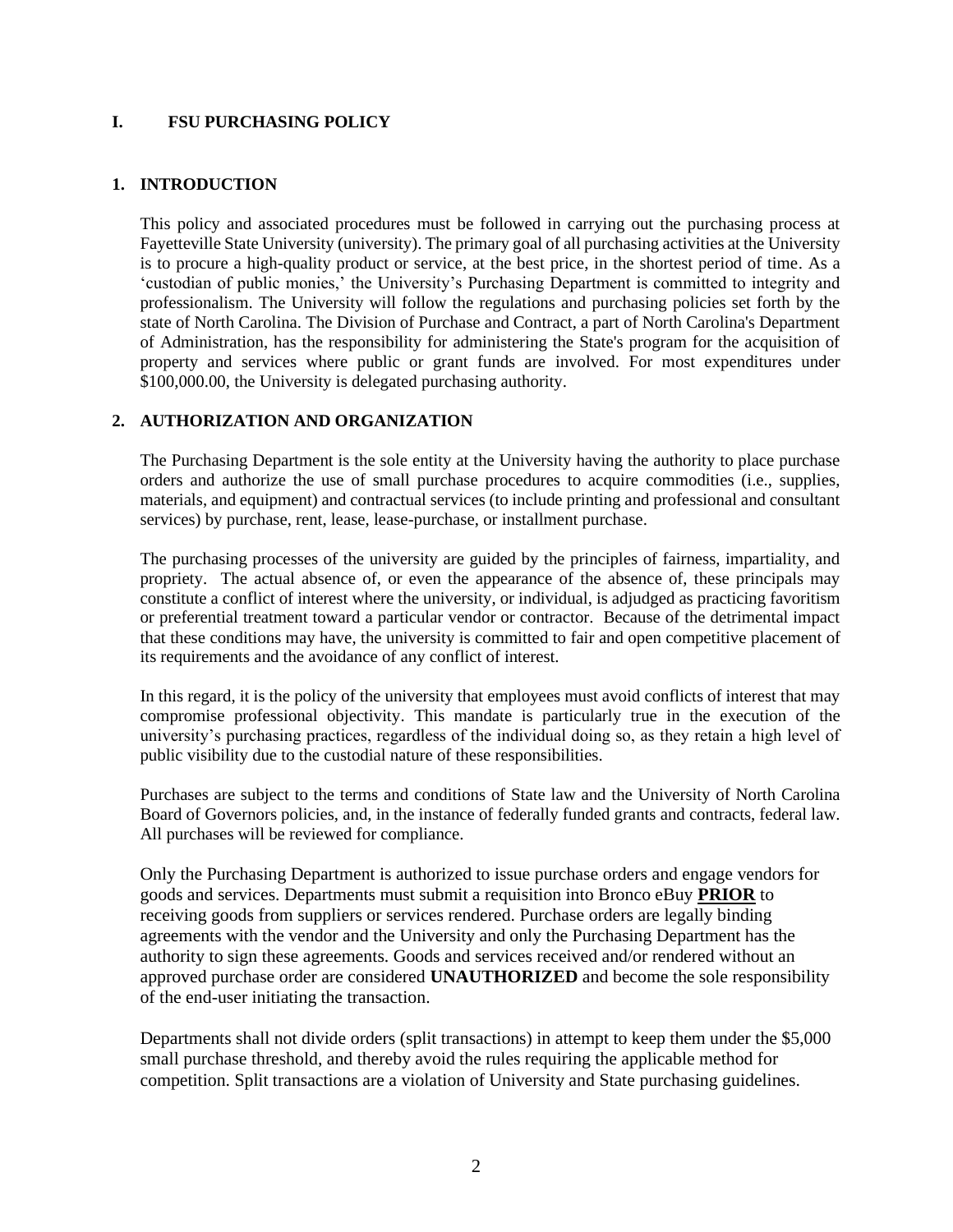#### **3. PURCHASE OF CONTROLLED ITEMS**

#### **A. Purchase of Controlled Substances**

The possession and use of controlled substances (drugs having no accepted medical use or drugs having potential for abuse) are governed by the Federal Controlled Substances Act of 1970. This law requires every person who manufactures, distributes, prescribes, administers, or dispenses any controlled substance or who proposes to engage in any activity utilizing controlled substances to register annually with the U.S. Department of Justice, Bureau of Narcotics and Dangerous Drugs.

Purchase of controlled substances cannot be made by or for the university without such proper registration.

#### **B. Purchase of Industrial Alcohol**

The Department of Treasury, Bureau of Alcohol, Tobacco and Firearms (ATF) regulates the tax-free purchase of industrial alcohol and specifically denatured spirits. Such purchases may only be made for these items upon receipt of the ATF's approval as documented by the ATF issuance of an "Industrial Alcohol User Permit" (ATF Form 5150.9). Upon issuance of the ATF permit number, the university may withdraw and use alcohol tax free on a continuing basis and will remain in force until suspended, revoked, or terminated.

Associated with the issuance of this permit are the requirements to:

- 1. Maintain records and file periodic reports as required by federal regulations.
- 2. Pay the Special Occupational Tax (a tax on the use of alcohol and not itself) on an annual basis.
- 3. Post the permit in the authorized and approved place of storage.

#### **4. FUNDING SOURCES**

#### **A. Applicability of State Purchasing Practices**

The State of North Carolina Purchasing Department has established that all public funds irrespective of source used for purchases, rental, lease, and lease-purchase of commodities (i.e., equipment, materials, supplies) and services will be controlled by the provisions of North Carolina law as implemented by the university's Purchasing Policies and **Procedures** 

Per GS. 116-13, under the following circumstances, requisitions are exempt from approval or oversight of the UNC System Procurement Office, Secretary of Administration or State Purchasing Officer, regardless of dollar value.

*(1) The funds used to procure personal property or services are not moneys appropriated from the General Fund or received as tuition or, in the case of multiple fund sources, moneys appropriated from the General Fund or received as tuition do not exceed thirty percent (30%) of the total funds; or*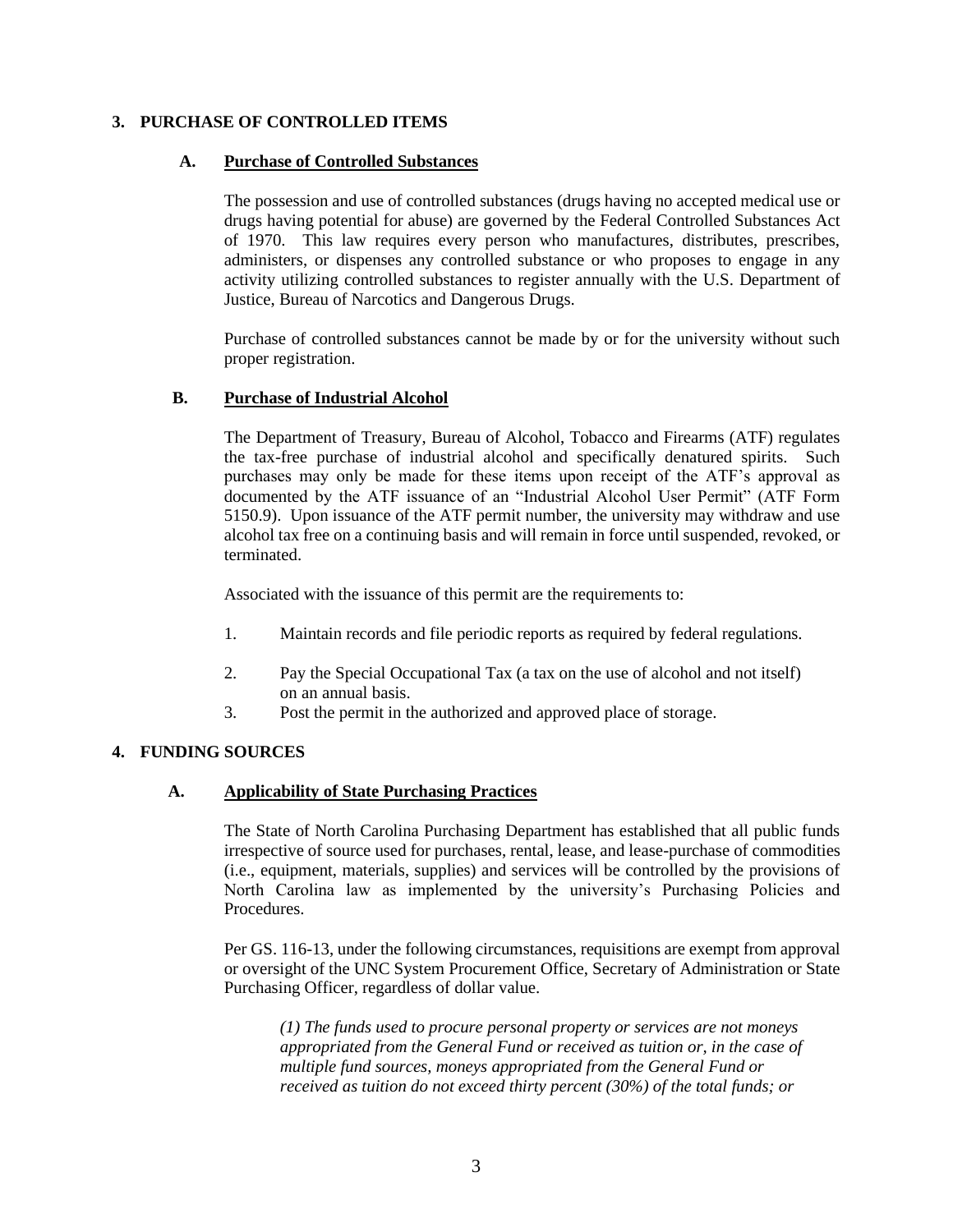*(2) The funds used to procure personal property or services are contract and grant funds or, in the case of multiple fund sources, the contract and grant funds exceed fifty percent (50%) of the total funds.*

#### **B. Department Funds**

The university administratively operates on the principle of decentralized fiscal responsibility (or budget allocations to the college, schools, and departments) and internal management control. The administrative head of each unit, accordingly, is responsible for the expenditure of this allocation.

Funds are available for purchase upon allocation and allotment to the affected account. The Executive Budget Act prohibits the obligation of State funds prior to these actions and the expenditure of monies for any purpose for which it was not appropriated.

The authority to make purchases from department budgets is provided to the Purchasing Department by signatures of the administrative head, or account holder, on a purchase requisition or the authorized submittal of an electronic (i.e., online) requisition. In some cases, this authority to approve charges against a department budget is delegated by the administrative head to others. Such a delegation, however, does not relieve the primary party from the responsibility for the allotted budget and its use.

#### **C. Grants and Contracts**

Research funds, whether grants or contracts, are awarded to the university and not the individual principal investigator or a particular department. Generally, these funds are expended under the auspices of a department or school with authorizations provided as discussed at Department Funds section above.

In addition to being guided by State statutes and the Office of Management and Budget (OMB) Circular A-110, the Federal Acquisition Regulation, Part 35, Federal Acquisition Circulars, and Federal Executive Order 12549 also apply.

OMB Circular A-110 provides standards for obtaining consistency and uniformity in administering the obligation of federal funds extended to institutions of higher education by an award of the federal government. Sections of the Circular Procurement Standards, which require specific purchasing practices by all individuals involved in the purchasing process, are:

- 1. Section 43 The university must provide, to the maximum extent, open and free competition in its purchases.
- 2. Section 44 The university's purchasing practices and procedures must provide that:
	- a. The requisitioning and purchase of unnecessary items is avoided.
	- b. A lease-versus-purchase analysis is performed, where appropriate.
	- c. Small-business, minority-owned firms, and women's business enterprises are used.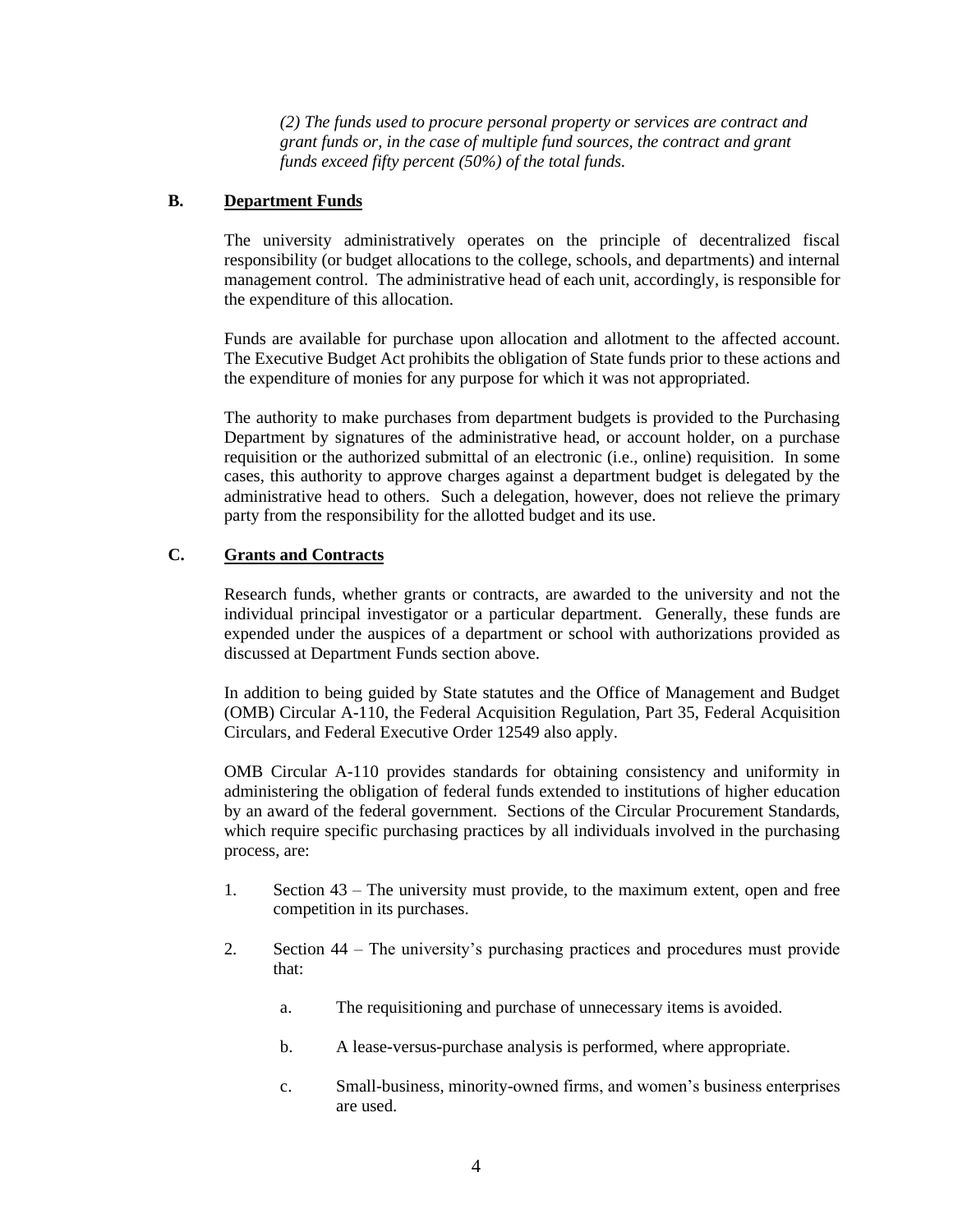- d. Awards are made in the type of instrument that best serves to promote the funded program, i.e., firm fixed-price purchases.
- 3. Section 45 The purchasing files must evidence the accomplishment of a cost or pricing analysis prior to each award.
- 4. Section 47 Contract administration is accomplished to enable an assessment of the vendor or contractor's performance and its conformance with the purchase's terms and conditions, specifications, and delivery.

While the Circular does address the disposition of equipment, equipment purchased with grant or contract funds additionally is subject to all university and State regulations governing equipment use, management, and disposal. All equipment transferred to the university from other institutions or agencies, if allowed by grant or contract terms, is subject to all university and State regulations governing equipment use, management, and disposal.

Federal contracts are subject to the Federal Acquisition Regulation, Part 35 and the Federal Acquisition Circulars. Departments purchasing items from federal contracts will be required to submit certification of compliance with their purchase requisition.

Federal Executive Order (E.O,) 12549 "Debarment and Suspension" requires that all contractors receiving individual awards, using federal funds for \$25,000 or more, and all sub recipients certify that the organization and its principals are not debarred, suspended, proposed for debarment, declared ineligible, or voluntarily excluded by any Federal department or agency from doing business with the Federal Government. The purchasing office will review vendor status at least once per year. No purchase order will be generated until the debarment status has been reviewed and approved.

Debarment and suspension information will be included in bid documents funded with federal dollars. If the vendor does not provide debarment certification, or if the web site is checked and the vendor IS on the list (debarred), the purchasing office will place a hold on the award process until the vendor is returned good standing.

#### **5. PURCHASING PRACTICES**

#### **A. Support of State Mandated Sources of Supply**

It is the university's policy to adhere to the State's requirement to use mandatory and preferred sources of supply and services.

### **B. State Term Contracts**

North Carolina law provides that it is unlawful to purchase any requirements from sources other than those certified by the State and prescribed by the State Term Contracts.

The State enters Term Contracts typically as annual contracts with vendors to acquire favorable prices for many commonly used items across the state. As such, the cost of an item under Term Contract may not be used as justification for purchasing an item from a non-contract source if significant savings are available.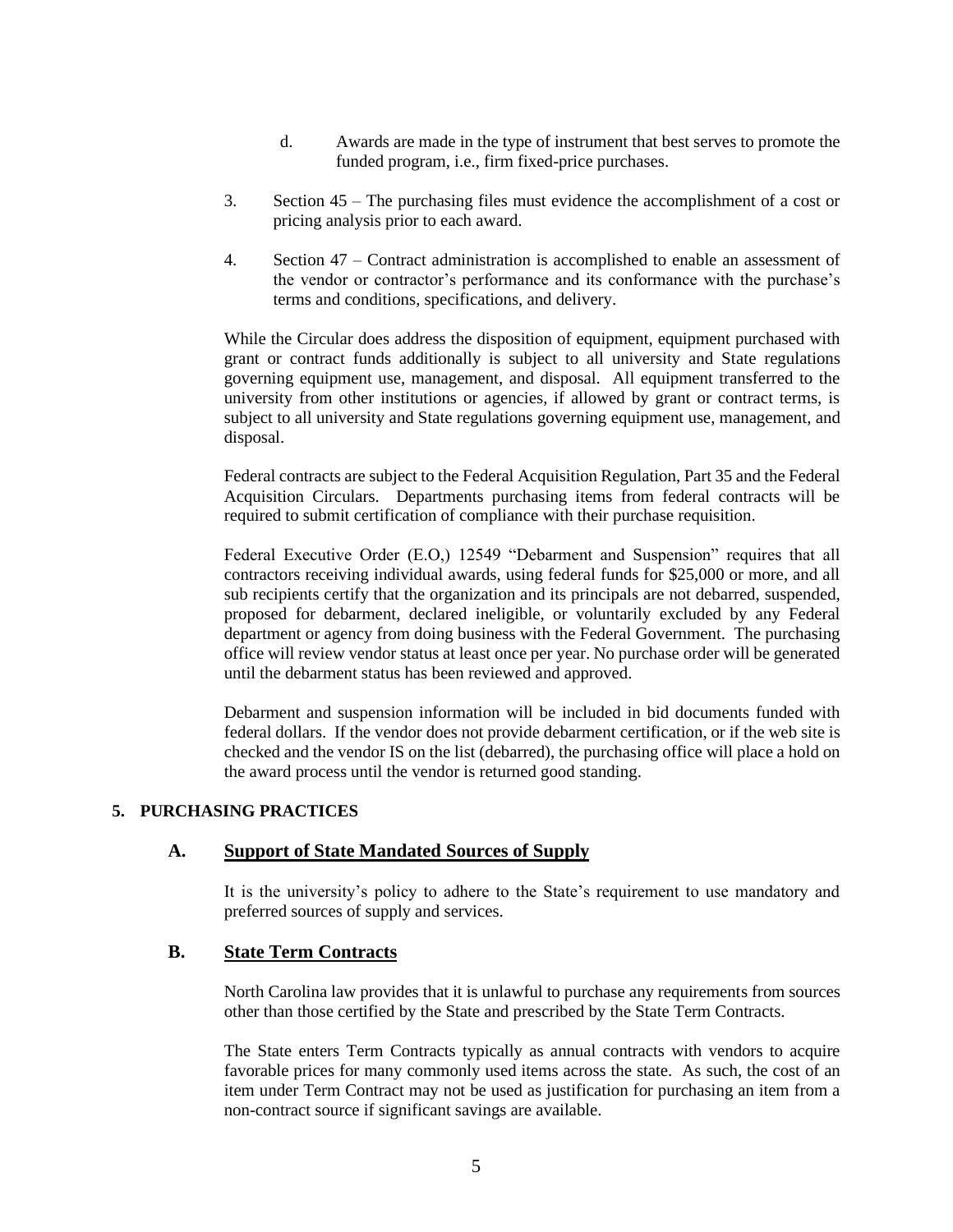The first approach to any purchase should be to determine its availability on Term Contract. Questions regarding what is available under Term Contract or information concerning vendors under contract should be directed to the Purchasing Department.

Term Contracts offer a vast array of products and services. These items may be viewed at the State Division of Purchase and Contract's website.

### **C. Correction Enterprises**

North Carolina law requires North Carolina Correction Enterprises products to be provided first consideration unless such products do not satisfy the requirement. By statute, Correction Enterprises is required to keep the price of such items substantially in accord with that paid by governmental agencies for similar items as a result of competitive solicitations. Products available from the private sector, including Term Contracts, may be purchased only when it is determined that the Correction Enterprises product will not satisfy the university's requirements or will not be available when needed.

Correction Enterprises offers a vast array of products and services. These items may be viewed at the Correction Enterprises Web home page.

#### **D. Historically Underutilized Business Program (HUB)**

In support of and in compliance with the Governor's Executive Order No. 25 and Executive Order No. 143, it is the policy of the university that, to the extent permissible, purchases will be placed with Historically Underutilized Business (HUB). HUB-eligible purchases will provide the access and opportunity to participate competitively in the university's purchasing program without barrier.

HUB vendors are currently defined to include those businesses that are owned by minorities, women, and persons with disabilities as well as business enterprises and nonprofit workshops for the blind and severely disabled.

Using HUB vendors, the competitive base of the university's purchasing will be broadened. Benefits will result for both the university and the vendor.

The Purchasing Department will serve as the administrator and coordinator of the HUB Program for Fayetteville State University. Please contact the Purchasing Department for questions or concerns regarding HUB vendors. Or visit <https://ncadmin.nc.gov/businesses/hub> for more information.

#### **E. Purchasing Recycled Products (Buy-Recycled)**

In compliance with North Carolina law, it is the policy of the university to promote and, to the extent maximum feasible, purchase and use products with recycled content. By law, the university is required to acquire fifty percent (50%) of its paper and paper products purchases with recycled content. Accordingly, Buy-Recycled purchases will occur where it is found economically practicable and cost effective to do so.

"Recycled content" products are those which incorporate waste materials and by-products that have been recovered or diverted from the solid waste stream but does not include those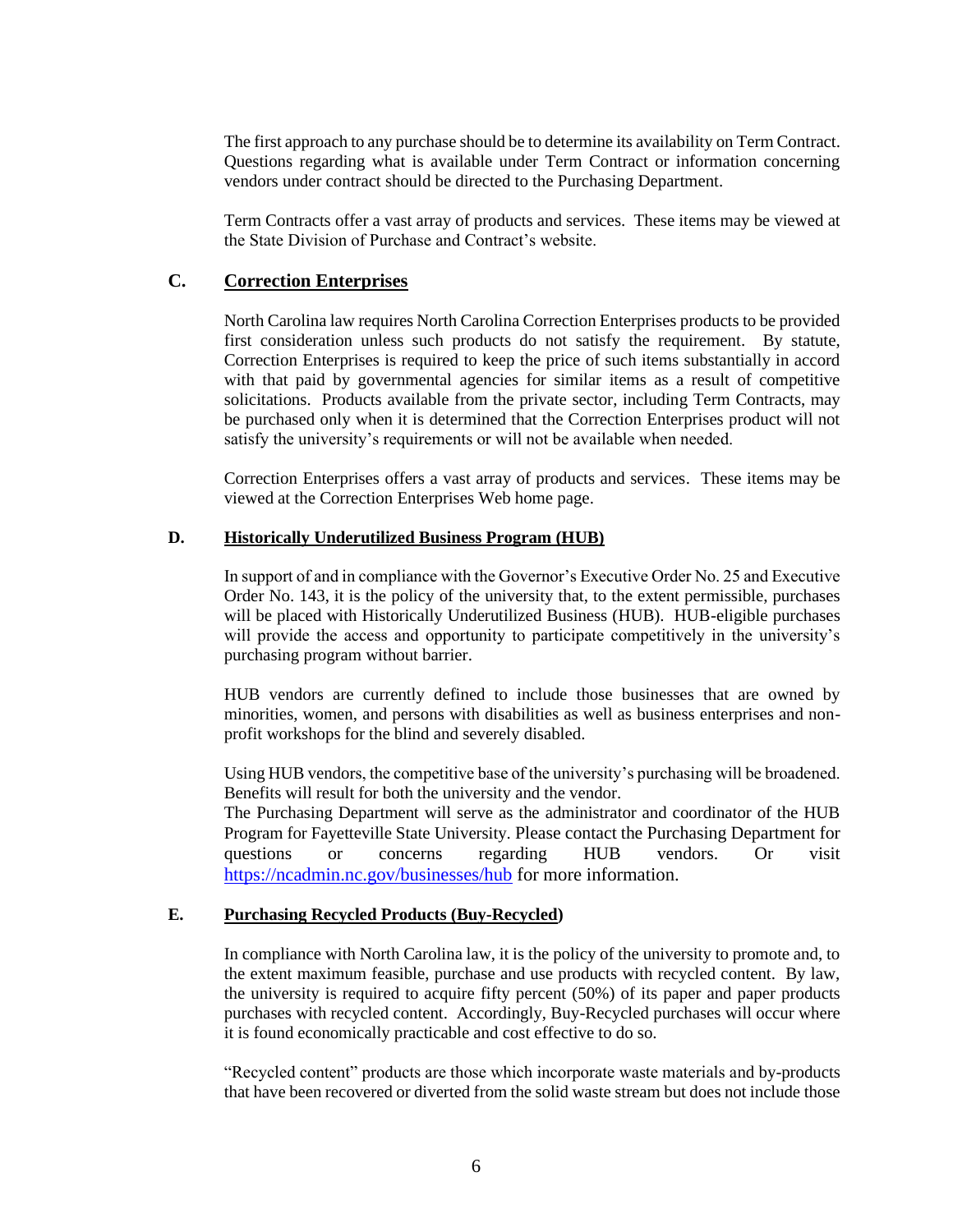materials and by-products generated from, and commonly reused within, an original manufacturing process. The purchase of recycled content products fosters the growth of the availability of this type of product and the closure of the cost variance between recycled content and non-recycled products.

The following actions will continuously be taken to further foster the Buy-Recycled Program and meet program objectives:

- 1. All campus departments are to purchase and use products manufactured from or containing recycled materials whenever feasible. Recycled content paper and paper products should be used.
- 2. Requirements' specifications will be continuously reviewed and revised, as appropriate; to eliminate any discrimination against materials and supplies with recycled content, except where health, safety, and welfare would be placed in jeopardy.
- 3. Solicitation documents will be written to encourage vendors and contractors to offer products having recycled content and to propose prices for such products. Pricing obtained by the campus will similarly conform. Recycled product proposals will be considered in the evaluation for award when the product is comparable in quality, availability, and price.
- 4. When available, consideration will be given to products that are reusable, refillable, repairable, more durable and less toxic and use minimal packaging. State Term Contracts will be used, as well, when the products are listed.
- 5. Public documents published for the university printed on recycled paper will contain a printed statement or symbol indicating that the document was printed on recycled paper.
- 6. Announcements and correspondence will be made to emphasize the significance of the Buy-Recycled Program, where and when appropriate.

#### **F. Energy Efficient Compliance**

As part of Fayetteville State University's ongoing pursuit of energy conservation, energy reduction, cost containment, and environmental protection, all purchases, to the extent possible, shall be ENERGY STAR certified All appliances purchased by the University, to include those purchased indirectly through construction or renovation contracts, shall be ENERGY STAR certified in all areas for which such ratings exist.

To assure the integrity of the university's computing network and to be able to provide instruction, consultation, and maintenance in a cost-effective and efficient manner, the university's ITTS Department has established standards for computer and related technology. In addition to covering ENERGY STAR-certified computer hardware, these standards specify operating systems, network protocol, and other operational software that are accepted for general use throughout the university.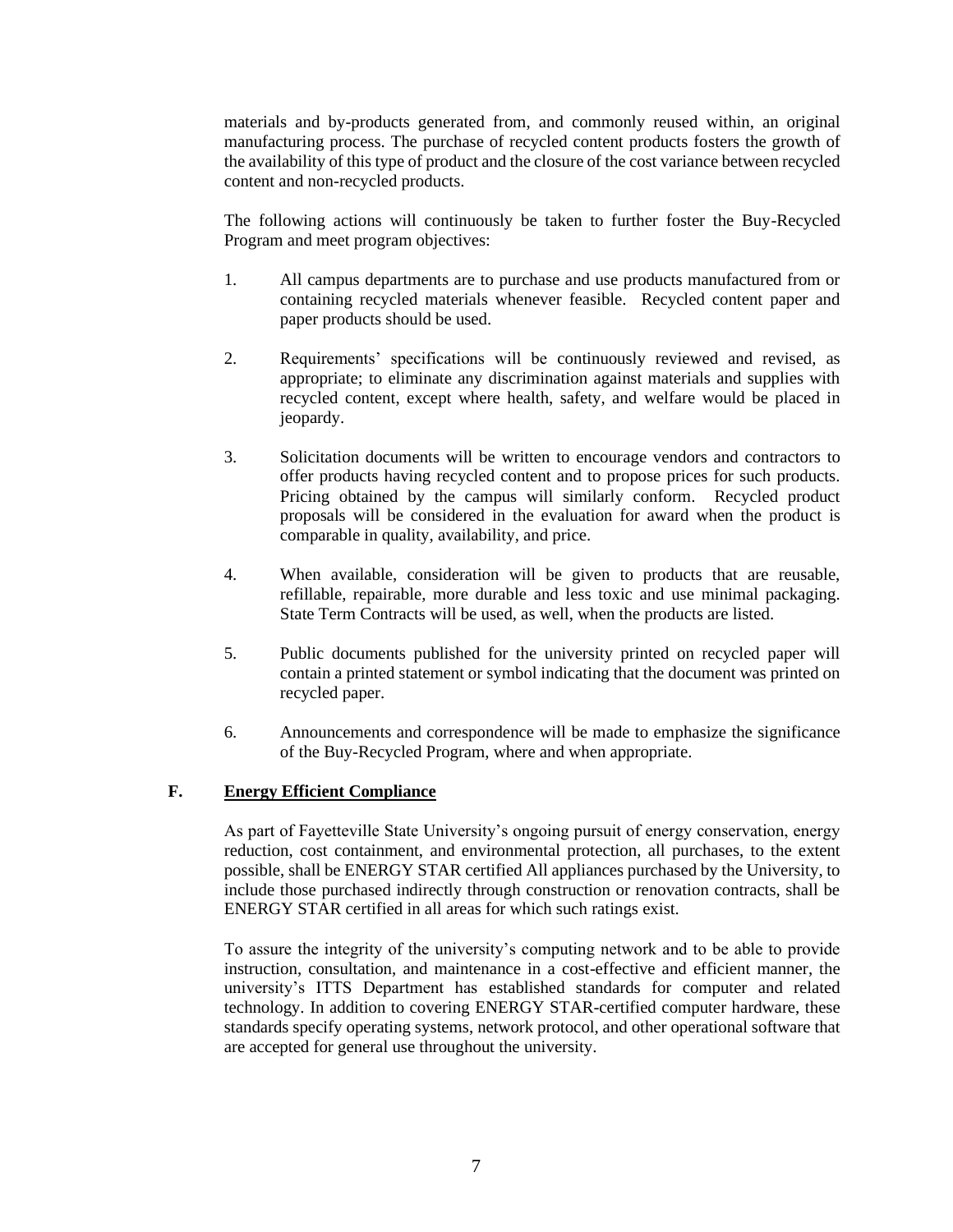### **G. Safety of Purchased Products**

By the purchase of specific goods, materials, and equipment, departments create liabilities for the use of such items and their introduction into the workplace, which the university must assume. These items include, but are not limited to, equipment and furniture where safety standards may apply, hazardous materials such as chemicals and biological agents, construction materials and products used to alter or modify facilities, portable heating, and cooling equipment acquired by departments other than Facilities Management and Residence Life.

To ensure proper compliance of these purchases, university departments are required to observe any guidelines prescribed by the university in the identification, purchase, and use and disposal of goods, material, and equipment.

### **H. Justification Memorandum**

The justification memorandum is not a specific form but is a memorandum or letter that is prepared by a department to explain a particular purchasing requirement, the use of a specific purchasing method, or the requirements to support a certain action. The specific instances requiring the use of a justification memorandum are described throughout these policies and procedures.

A justification memorandum may be in any format and of any length and should be addressed to the Director of Purchasing. The purchase requisition referred to in the justification memo should be attached or clearly referenced on the hard copy sent to Purchasing.

Each justification memorandum or letter is prepared for a unique situation; therefore, the information necessary in each instance is different and must be tailored to meet the circumstance's needs.

### **I. Immediate Need Purchases**

Integral to all purchasing procedures is the element of planning. It is recognized, however, that instances do occur when planning is not possible due to the circumstances surrounding the requirement. Such situations are defined as when there is a "pressing need" or "emergency". In these specific instances, occasional exceptions may be made to this policy with the prior approval of the Purchasing Department.

### **J. Penalties for Non-Compliance**

Compliance with University and State Purchasing guidelines is crucial to the operations of the university. Employees who do not follow appropriate purchasing guidelines will be subject to the penalties listed below. In addition, at the Vice Chancellor's discretion, the individual may be required to pay for the item purchased.

• First Offense –The employee will be notified in writing (with a copy to the employee's supervisor) that she/he will be required to attend purchasing training. The employee may also be required to pay for the item purchased.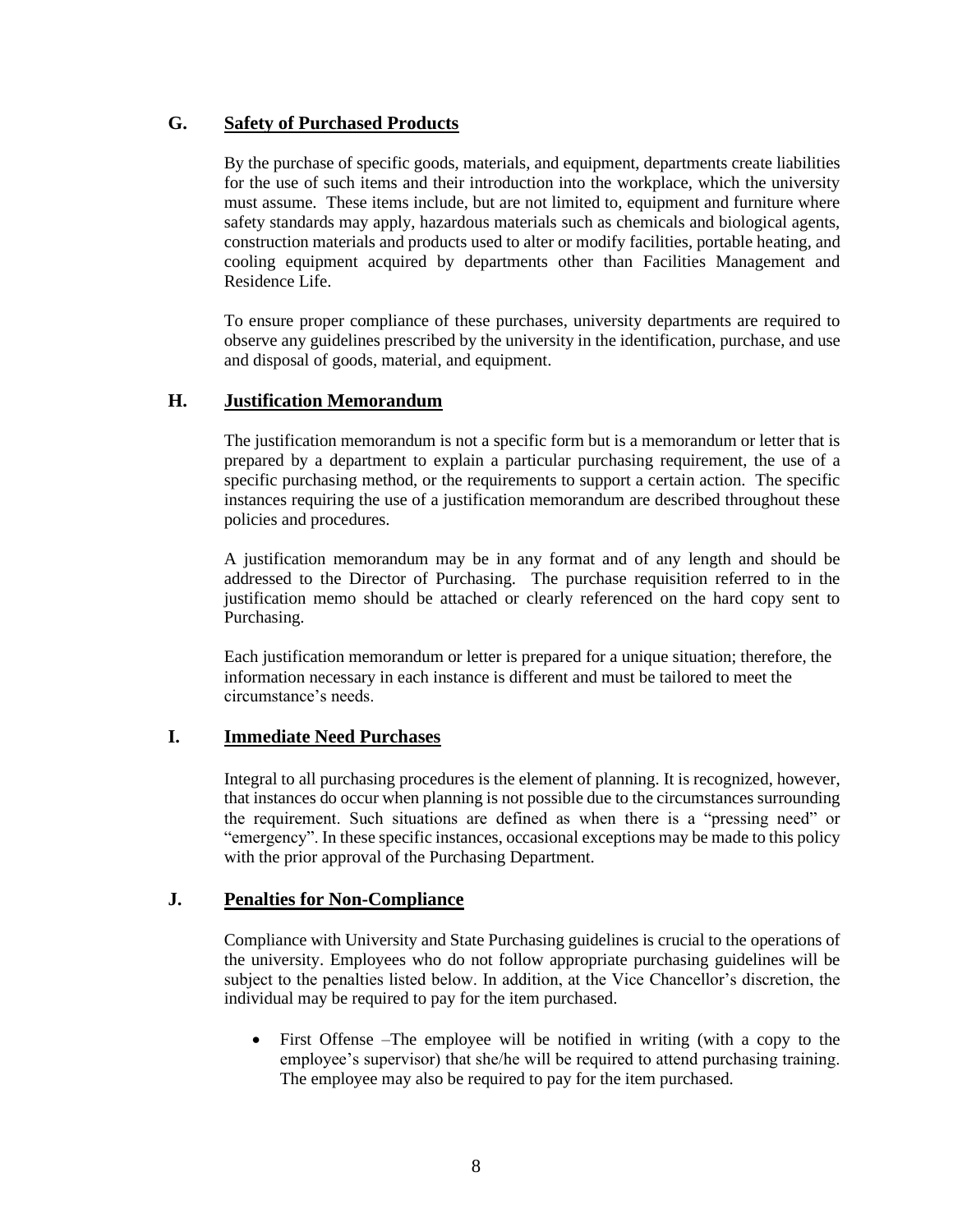- Second Offense The individual will be required to pay for the item purchased and the individual's purchasing authority may be suspended for a certain period.
- Third Offense The individual will be required to pay for the item purchased and the individual's purchasing authority will be terminated.

#### **6. PURCHASING CARD (FSU P-CARD)**

The Corporate Visa Credit Card provided through the University's Purchasing Card Program is issued through Bank of America. Each card is issued in the Employee's name and includes the University name, logo and tax-exempt number. Purchasing Cards or PCards are issued to permanent FSU faculty or staff and are to be used only by the named cardholder. The Purchasing Card is essentially a corporate VISA card for business use only and allows rapid purchase of low dollar goods. Liability rests with the University instead of the individual cardholder.

Consult with your Department Head or Departmental Budget Manager to inquire about applying for a Purchasing Card. Once you get approval to apply, complete the Purchasing Card Application and send to the Purchasing Card Administrator. Mandatory training is required before Purchasing Cards are distributed. The Purchasing Card Administrator will provide training dates and times. All state purchasing rules and regulations and University policies apply to Purchase Card transactions. Please see check the Materials Management website for the most updated information regarding Purchasing Cards or contact the Purchasing Card Administrator.

#### **7. PURCHASE REQUISITION**

Bronco eBuy is the purchasing marketplace for Fayetteville State University. Users access Bronco eBuy for creating, tracking, and/or approving requisitions. The FSU Bronco eBuy marketplace makes the process of purchasing quick and convenient through its browser-based screens. Online catalog shopping, placing requisition requests, purchase order tracking, order history, and other features help departments keep track of the process. Online approvals and electronic distribution of purchase orders to vendors reduces processing time, and paperwork, and provides a cost savings to the University.

Requisitions are transmitted via the Bronco eBuy (Purchase Order & Requisition Tracking) marketplace to the Purchasing Department to request goods and services. Requisitions require departmental and divisional approval in accord with established workflow. Sometimes Grants and IT approval may also be necessary. Once a pre-audit review is complete by the assigned Purchasing Specialist, the requisition is then routed to Banner budget authorization for a final check for funds availability, then a purchase order is created. Requisitions in the amount of \$25,000.00 or more are routed from the Purchasing Specialist to final PR review, then to the Director of Materials Management. Requisitions greater than \$25,000.00 are also required to undergo a Debarred Vendor review. Requisitions within this workflow are routed to Banner budget authorization for final check for funds availability, then a purchase order is created.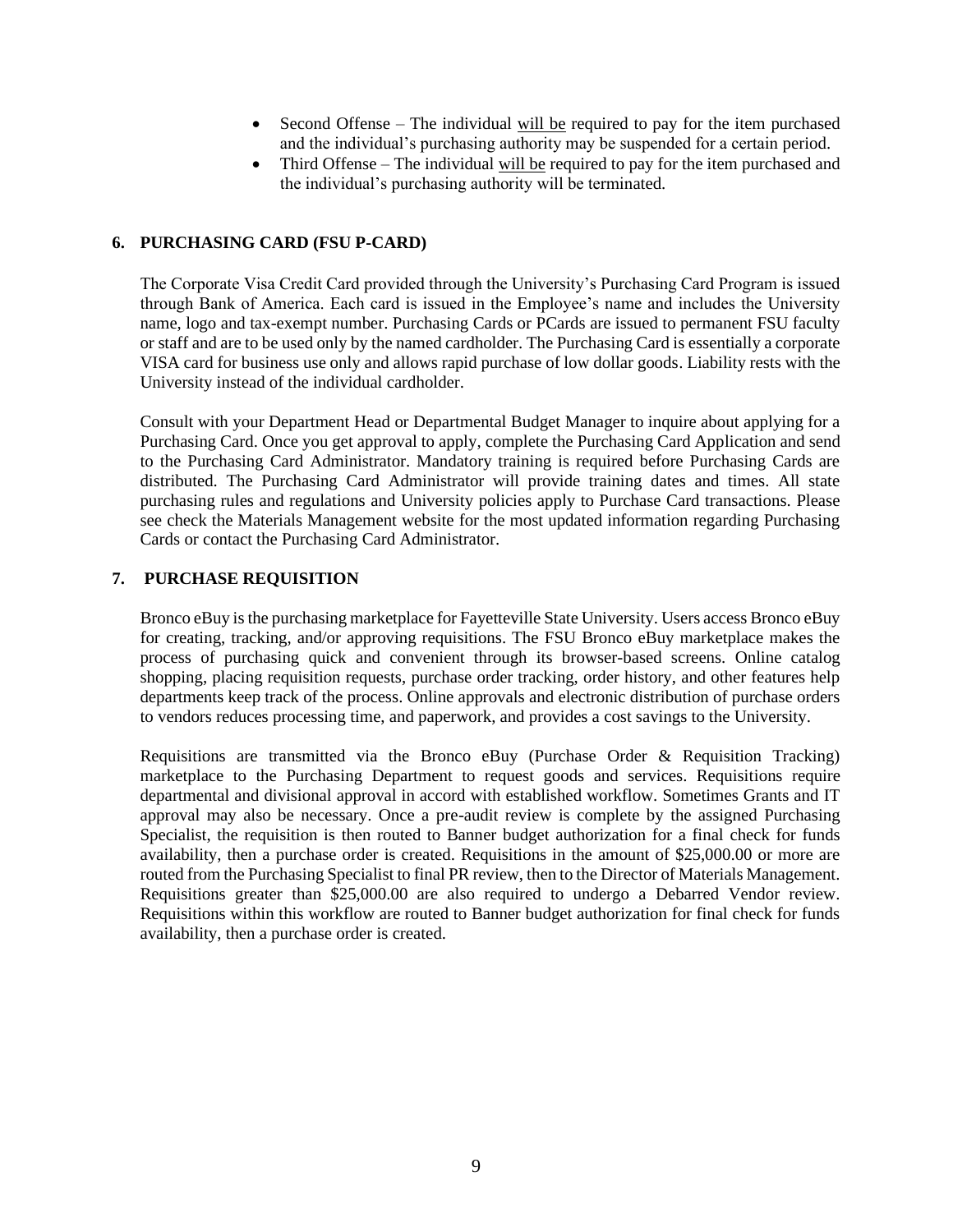#### **8. PURCHASING GUIDELINES**

| <sup>1</sup> Dollar Value         | <b>Rule</b>                                | <b>Method</b>                     |
|-----------------------------------|--------------------------------------------|-----------------------------------|
| $$.01 - $5,000.00$                | 1. State Term Contracts and                | Even though competition is not    |
| <b>Small Dollar Purchases</b>     | HUB, if available, are                     | required, all purchases must be   |
| <b>Note: IT Related Purchases</b> | encouraged. If the item is not on          | made via a requisition in Bronco  |
| <b>Small Dollar Purchase</b>      | State contract, choose one of the          | eBuy. The FSU PCard is also an    |
| Threshold $> $25,000$             | following:                                 | approved purchasing method for    |
|                                   | 2. Bronco eBuy Catalogue                   | authorized expenditures up to     |
|                                   | 3. Surplus                                 | the cardholder's single           |
|                                   | 4. Any non-barred vendor                   | transaction limit. When using     |
|                                   | Although only one quote is                 | the FSU PCard, please consult     |
|                                   | required, competition is urged             | with ITTS prior to purchasing     |
|                                   | whenever possible.                         | any IT related goods or services. |
| \$5,000.00-\$25,000.00            | 1. State Term Contracts, if                | A requisition must be entered     |
| Informal Bid process              | available, are required. HUB use           | into Bronco eBuy.                 |
|                                   | is strongly encouraged. If the             |                                   |
|                                   | item is not on State contract, an          |                                   |
|                                   | informal bid process (3 quotes)            |                                   |
|                                   | will be required.                          |                                   |
| \$25,000.00-\$100,000             | 1. State Term Contracts, if                | A requisition must be entered     |
| <b>Formal Bid Process</b>         | available, are required. If not            | into Bronco eBuy                  |
|                                   | available on State term contract,          |                                   |
|                                   | a formal bid process will be               |                                   |
|                                   | required. <sup>2</sup> HUB vendors must be |                                   |
|                                   | considered for all formal bid              |                                   |
|                                   | proposals.                                 |                                   |

<sup>1</sup>Dollar Value includes shipping, freight, and any other applicable fees.

<sup>2</sup>For Historically Underutilized Business or HUB consideration for all formal proposals and other HUB information, please see the following links:<https://ncadmin.nc.gov/businesses/historically-underutilized-businesses-hub>

### **9. OBTAINING PROPOSALS AND QUOTATIONS**

By action of The University of North Carolina Board of Governors, the university's purchasing authority is limited to a \$100,000.00 'benchmark', or as otherwise stated, the university is required to solicit and place its requirements through State Division of Purchase and Contract for all commodities when the total requirement exceeds \$100,000.00. The solicitation of proposals, bids, and quotations for requirements valued at \$100,000.00 or less is generally within the authority and the responsibility of the university.

Contractual services exceeding \$100,000.00 may be solicited by the Purchasing Department, as per NCGS 116-13, but awards are subject to the review and/or approval of the UNC Systems Office, North Carolina Division of Purchase and Contracts, or the North Carolina Department of Information Technology. Public law establishes that it is not permissible to divide requirements to assure a requirement does not exceed \$100,000.00 limit or any other imposed limit and thus avoid placement through the State or as required, any other threshold prescribed herein. Additionally, all purchases issued by the university become void when the total dollar value exceeds \$100,000.00 unless an exception exists by special delegation, exemption, State certificate of award, State guidance, or State Term Contract.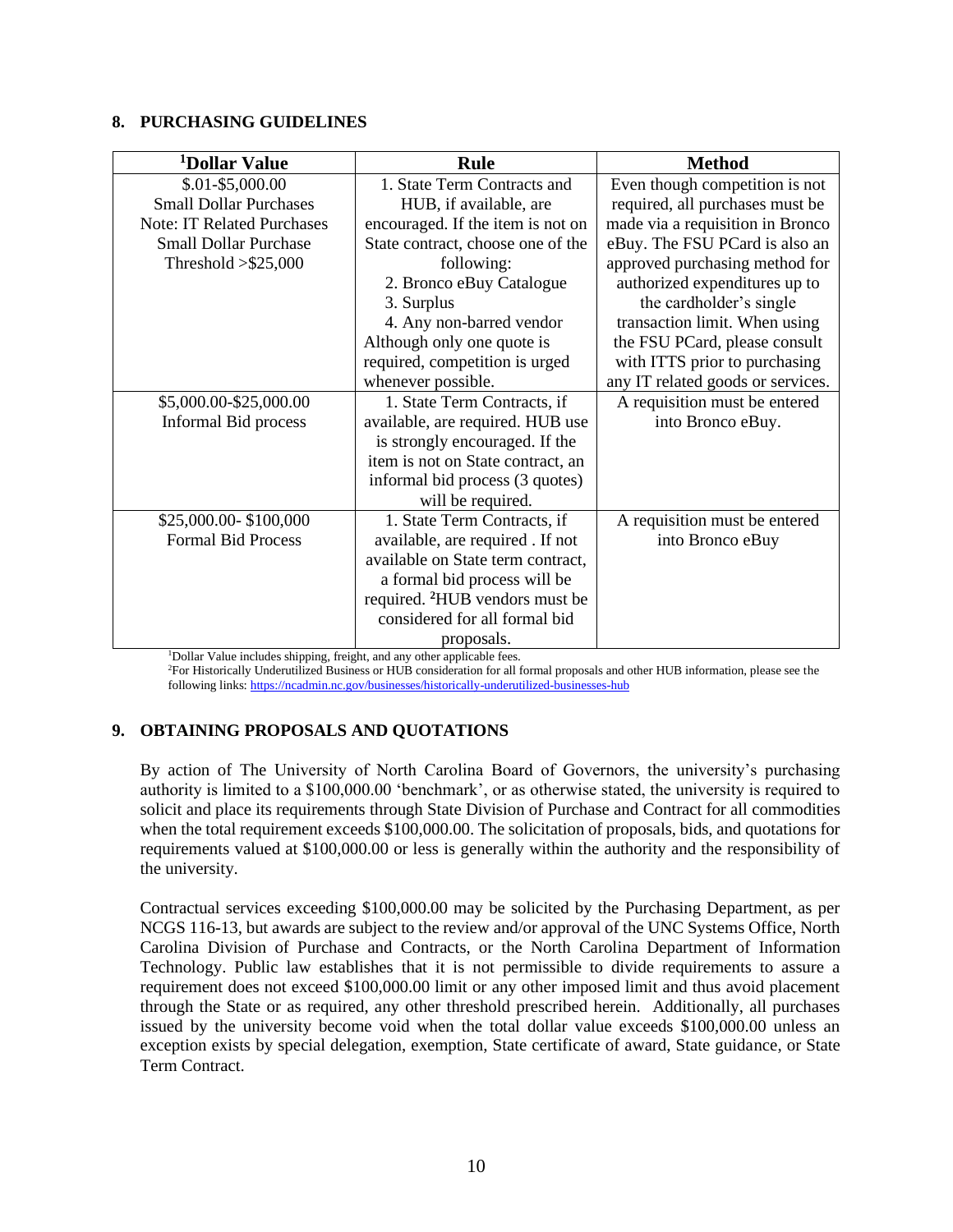## **A**. **Confidentiality**

The confidentiality of university cost estimate for a requirement, offeror or bidder proprietary product data, competitive position of offerors and bidders, pricing information, technical evaluation information, and other information that may potentially enhance the advantage of one offeror or bidder over another must be maintained throughout the entire purchasing process until an award is made. This is key to maintaining the integrity of the university's purchasing processes and procedures. Improper release of any of this information compromises the ability of the university to procure commodities or services in a competitive and equitable market as well as impair future purchases.

### **B. Forms for Obtaining Pricing**

The university secures competitive pricing through proposals, bids, and quotations. Regardless of the solicitation practice used, the university's estimated cost (requisition) is to be always safeguarded and is for internal use only.

- 1. Requests for Proposal (RFP) solicitation documents where the evaluation of competing offerors for an award may be performed considering factors other than/in addition to cost e.g., performance and value of cost. These factors often entail some form of submittals or demonstration and may provide for measurable evaluation. Limited requests for clarification and discussions may be available under the RFP. Respondents to this form of solicitation are termed offerors who present an offer or proposal to the university.
- 2. "Two-Step" Requests for Proposal (RFP) proposals where both technical evaluation criteria and award evaluation criteria are specified. Only offerors successfully completing the technical evaluation are considered under the award evaluation; award criteria may include factors other than cost (e.g., value for cost.) Responses to both the technical and award evaluation criteria are considered 'confidential' until award. Departments participating in the evaluation processes are not permitted to release or discuss any information disclosed during the evaluation, particularly with any offeror. Respondents to this form of solicitation are termed "offerors" who present an 'offer' or 'proposal' to the university.
- 3. Invitations for Bid (IFB) solicitation documents in which the evaluation of competing bidders for an award is primarily based on cost, although other factors may be considered if specified in the IFB. Responses to IFBs are submitted as "sealed bids" and bids are considered confidential until award. No discussions, disclosure of price costing information, or relative positions of bidders are permitted under an IFB. Awards are premised solely on what was solicited and responded. Respondents to this form of solicitation are termed "bidders" who present a "bid" to the university.
- 4. Requests for Quotation (RFQ) solicitation documents used to secure competitive pricing when the requirement is not complex. An award resulting from a RFQ is based on cost. Respondents to this form of solicitation are termed "offerors" who present a "quote" or "quotation" to the university. RFQs may also be issued to solicit pricing from sole/single source providers.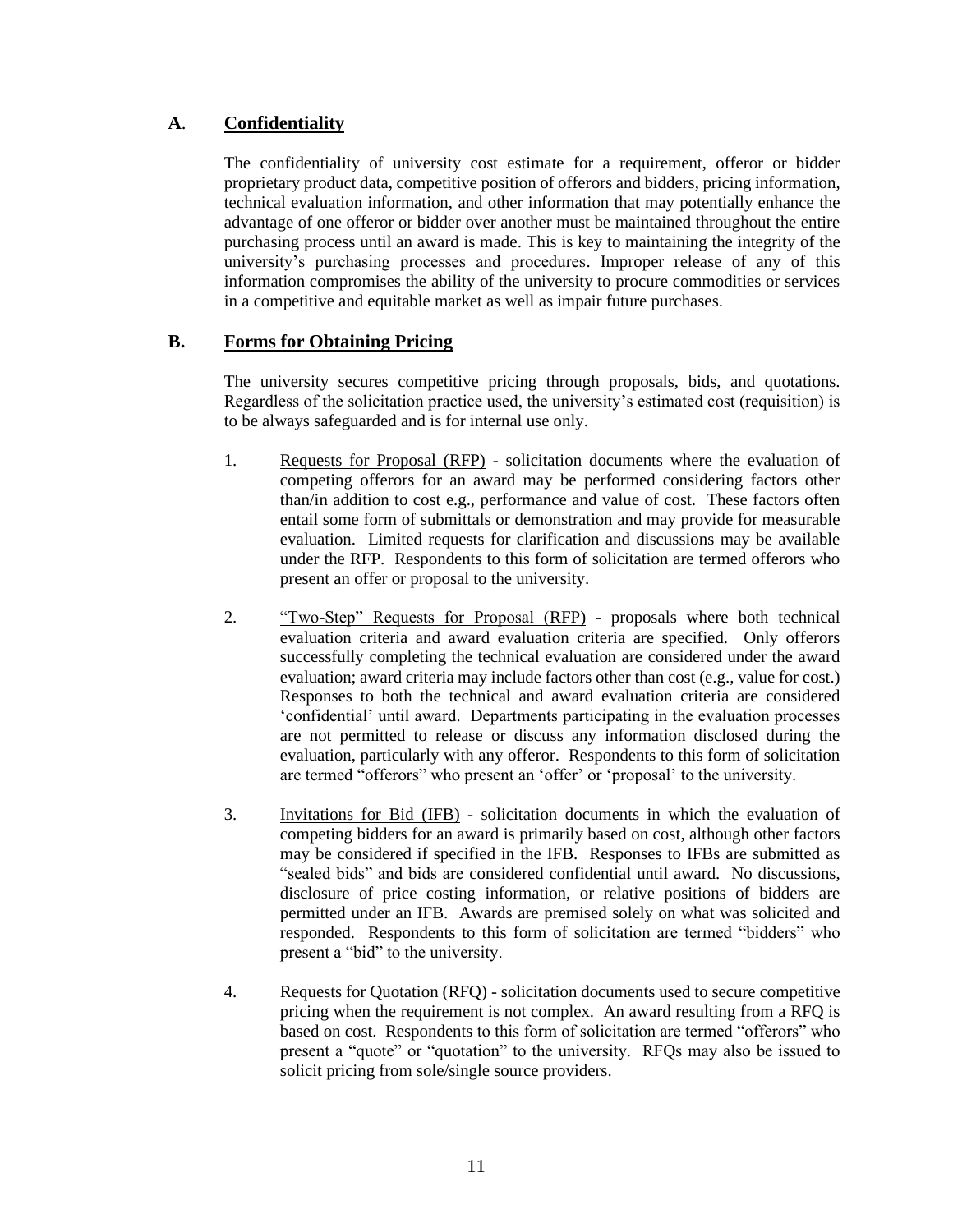5. Request for Information (RFI) - solicitation documents in which the intent is to obtain product/service and pricing information for "planning purposes" only. A RFI provides no commitment on behalf of the university to make a purchase as a result of this form of solicitation. Rather, prospective respondents are advised that the university is only seeking information generally to assist in making a management and/or budgetary decision. Potential respondents are also informed that the university is not responsible for any costs, which may be incurred in preparing a response or the response itself. The RFI should be used judiciously as it can affect future responses to university RFPs and IFBs.

#### **C**. **Waiver of Competition**

If formal or informal bidding is unable to be performed, the Purchasing Department shall require a completed and signed waiver of competition that includes all requested information as well as a detailed and strong justification. Please note the following justification example:

*Example: An agency requests to purchase Brand X spectrometers from Vendor Y.*

*(Very) Poor Justification: Vendor Y is the only available source of supply for Brand X.*

*Good Justification: The agency lab performs critical analyses for the presence of minute amounts of certain chemicals, and the instruments used must be very precises and wellcalibrated. In order to give predictable results across samples, the lab has standardized on Brand X spectrometers and currently uses 7 in its facility. The Brand X manufacturer will warrant the accuracy of its equipment only if it is sold and serviced by an authorized dealer. Vendor Y is the only authorized dealer within 500 miles. Due to the cost of travel and the short response time required if repairs are needed, Vendor Y is the only dealer that can provide service for an economically reasonable price. Attached are service cost estimates for Vendor Y and the next two closest authorized dealers.*

### **10. PROTEST OF AWARD PROCEDURES AND VENDOR DISPUTES**

In the preparation of requirements and specifications and the solicitation of such, all efforts should be made to avoid creating any conditions which may contribute to the protest of an award. Should a protest occur, it is the university's policy to resolve protests effectively at the lowest administrative level possible and to maintain integrity and confidence in the university's purchasing processes.

North Carolina law prescribes that any protests or dispute should be settled through informal procedures in preference to formal administrative procedures, which incur additional costs and time. The protest of award procedures of the university adheres to these principles.

"Protest," as used in this policy, means a written objection by an interested party to a solicitation for offers as to matters that may affect a proposed award. "Dispute," as used in this policy, is a written objection to issues, which may administratively arise during the performance of a purchase order. "Protestor" means an actual or prospective offeror/bidder whose direct economic interest would be adversely affected by an award or by the failure of an award to be made. To be considered a valid "protest," the objection must be submitted in writing to the university as specified herein and to no other party and must adhere to the guidelines of the university's protest procedures.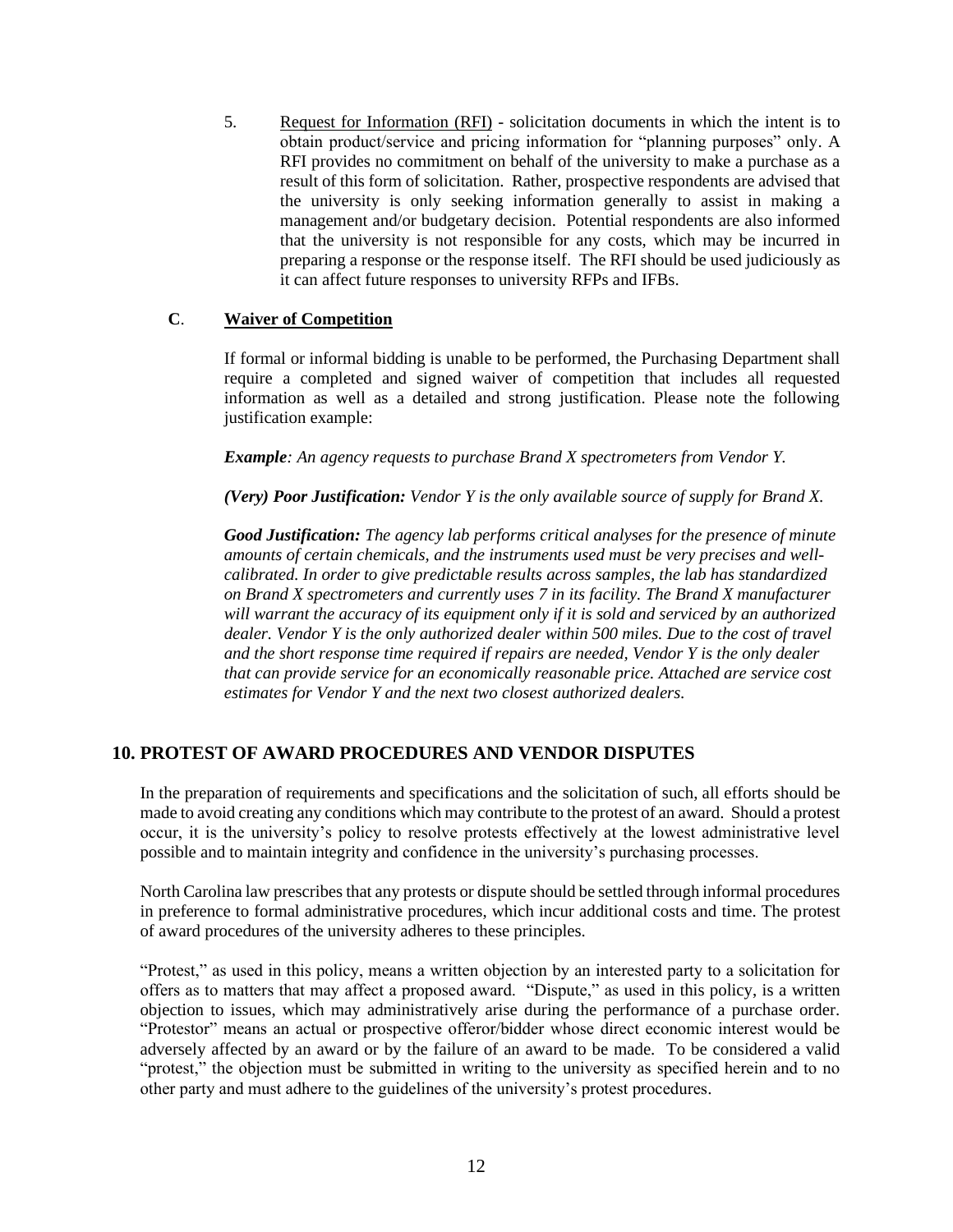#### **A. Conditions for Protest**

Protests of award generally result from the existence of specifications or terms and conditions in a solicitation assessed by a prospective vendor or contractor to be preferential or unobtainable. Protests may also result from the challenge of an award to a specific vendor or contractor that is assessed by another prospective vendor or contractor as not having the capacity and/or capability to perform the award as specified.

Protests may be filed for cause or for conditions which are apparent in the solicitation no later than 15 consecutive calendar days from the date of the protested award. When a protest is filed prior to an award, the protest shall not be considered, the award shall be made, and the interested party shall be so informed in writing.

To be considered fully, protests must clearly contain and address the following elements:

- 1. Name, address, and telephone number of protestor.
- 2. Solicitation number or purchase order number and date affected by the protest.
- 3. A detailed statement of the factual grounds for the protest accompanied by copies of all relevant documents. This statement must contain specific sound reasons, and any supporting documentation for why the party is protesting an award must be attached.
- 4. A concise statement as to the form of relief requested by the protestor.

#### **B. Protest Resolution Procedures**

The Purchasing Manager is appointed as the university's designee for protest resolution. A protest of award must be filed by a protestor within 15 consecutive calendar days from the date of the protested award to the Purchasing Department. Filings not made within this period will not be considered. A copy of filings meeting this time requirement will be furnished to the Purchasing Director within 5 consecutive calendar days of receipt.

Following the receipt of a protest, the protest will be immediately provided to the Purchasing Director, who will direct the research of the protest and prepare findings and conclusions.

- 1. If the letter of protest does not contain the information required of a protesting party, the Purchasing Director may refuse the protest and so inform the protestor in writing within 5 consecutive calendar days of the receipt of the protest. Such a decision will be coordinated with the university Legal Counsel. A copy of such will be provided to the Legal Counsel and the State Purchasing Officer upon its release.
- 2. If the protest shows merit, the Purchasing Director may convene a fact-finding meeting with the protestor to determine fully the nature of the protest and to make an initial attempt to resolve the disputed conditions. Prior to such a meeting, the Purchasing Director may seek the Legal Counsel's opinion as well as factual statements from the requiring department. It will be the preference of the Purchasing Director to bring the protest to a conclusion (by mutual agreement) at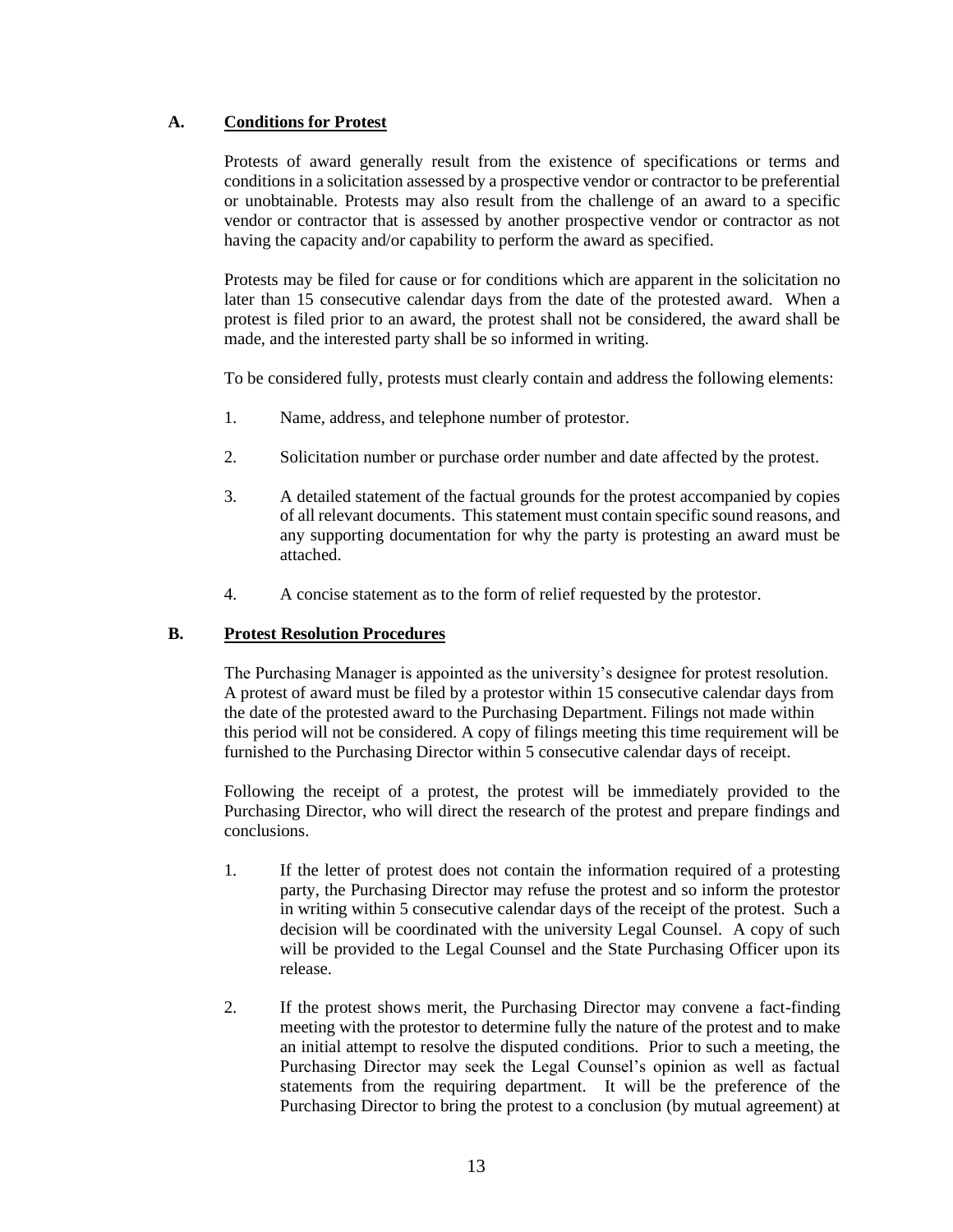the time of its meeting with the protestor without inhibiting the proposed award or nullifying the actual award.

Should this fact-finding meeting not resolve the protest, the Purchasing Director will confer further with the Legal Counsel as required and determine whether to conduct a protest meeting with the protestor or to issue a written decision to the protestor. The latter may be elected where the protest does not contain the information required of a protestor or if the Purchasing Director determines that a meeting would serve no purpose. Such a decision will be coordinated with the Legal Counsel and a copy of such provided to the Legal Counsel and the Purchasing Department/Director upon its release.

When a protest meeting request is granted, scheduling of the meeting will be attempted within 15 consecutive calendar days of receipt of the protest. The Purchasing Director's written decision will be issued within 5 consecutive calendar days from the date of the protest meeting. Such a decision will be coordinated with the Legal Counsel and a copy provided to the Legal Counsel and the Purchasing Director upon its release.

If the Purchasing Manager's written decision is appealed (within the university purview), a response will be tendered from the Office of the Associate Vice Chancellor for Business and Finance but only upon the receipt of the protestor's formal written appeal. Such an appeal must be submitted to the Associate Vice Chancellor's Office to be accepted. The Associate Vice Chancellor may elect an additional meeting with the protestor prior to the university issuing any further final written decision.

In the case of an appeal, the Associate Vice Chancellor shall render the final decision to the protestor. This action may be preceded by a briefing of the Vice Chancellor for Business and Finance. Such correspondence will clearly evidence that it is the "final decision" and fully prescribe the final resolution.

#### **C. Vendor/Contractor Dispute**

Disputes may arise during the performance of a purchase order. Such a grievance typically results from decisions made while administering a purchase order, is initiated by the vendor or contractor performing the order and represents the lack of agreement by the vendor or contractor in a decision rendered by the university.

To be considered formally, the dispute must be submitted in writing as a claim and demonstrate a demand or assertion seeking, as a matter of right, the payment of monies, the adjustment or specific interpretation of the purchase order terms and conditions, or some other form of relief.

"Claims" will be addressed as prescribed at Protest Resolution. The principles of protest handling will be applied in claims resolution. Claims regarding the text of a purchase order or its performance will be addressed using the following order of precedence (a) the proposal form (excluding the specifications); (b) the representations; (c) clauses, provisions, and terms and conditions; (d) other documents and attachments; (e) the specifications; and (f) the drawings.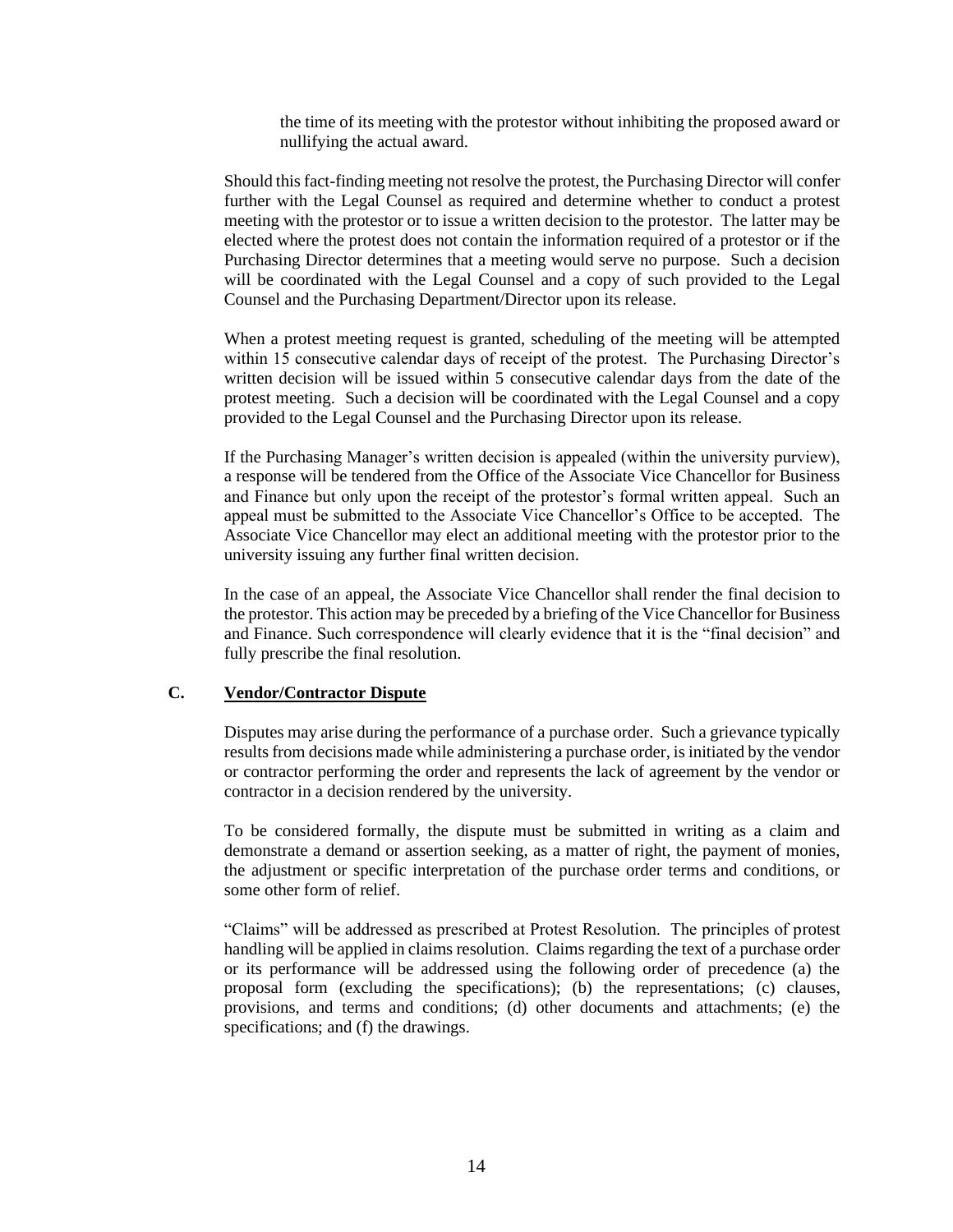#### **11. NEW, USED, DEMONSTRATOR EQUIPMENT AND TRIAL EQUIPMENT**

#### **A. New Versus Used Equipment**

General purchasing practices prescribe the acquisition of "new materials," North Carolina state policy, however, provides that "used" equipment, materials, or supplies may be purchased when such purchase is in the public interest and the competitive process is used. When a campus department has a special need for a particular item which may avail itself of this allowance, the advantages of doing so are to be fully documented in the campus department's requirement submittal and the proposed purchase discussed with the Purchasing Department.

The Purchasing Department's solicitation of the requirement will allow for the offer of both "new" and "used" items to assure an equitable evaluation baseline. This evaluation will assess whether the value of a "used" purchase is reasonable, given the expected usefulness of the item remaining, any warranty or guarantee extended with the "used" item, and the incremental cost to step up to a "new" item and its associated benefits.

Additionally, policy provides that all used equipment purchased must carry a "new" warranty, except those items purchased from State and Federal Surplus Property.

Definitions that are relevant in these decisions and should be used selectively to clearly identify the type of requirement are as follows:

- 1. "New": Never used and with a "new" full warranty period.
- 2. "Used": Normally purchased "as is, where is" with no warranty or guarantee.
- 3. "Newly Manufactured" or "Factory-Produced New": Previously manufactured and used as another model after which the item is brought into the remanufacturing facility and made into a "new" model meeting "new" standards and tolerances with a "new" warranty. This description is often identified as "like new".
- 4. "Factory Remanufactured": Previously used and returned to a remanufacturing facility and, using new and use parts, is brought up to standards and may extend a "new" warranty.
- 5. "Reconditioned" or "Refurbished": Cleaned and repaired to a state of usefulness by the manufacturer or a dealer with little, if any, warranty.
- 6. "Demonstrator": Equipment which previously was "new," "remanufactured," or "reconditioned" and used in some form external to the campus by a vendor to demonstrate operations, functions, and capabilities to other potential customers. Note: Often companies will offer "Demonstrator" equipment at special prices under "New" warranty conditions. Offers of this type are usually worthy but cannot be accepted without providing for such an allowance in the competitive solicitation of the requirement.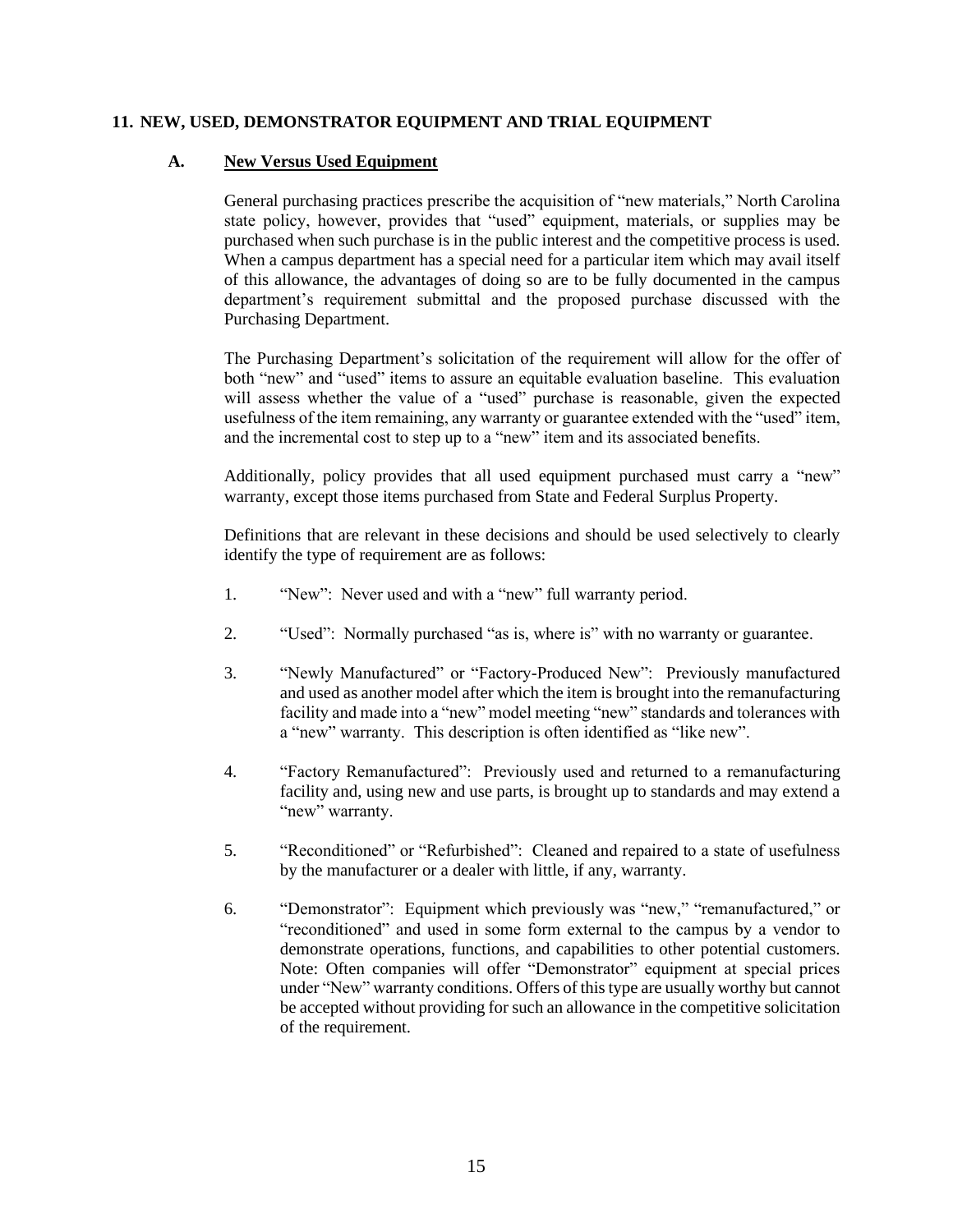#### **B. Purchase of Trial Equipment**

When a campus department has the specific need to subject a particular piece of equipment to a trial period prior to making the decision to purchase such, or "fly before you buy," the campus department will coordinate such a need with the Purchasing Department prior to any arrangements being made with the vendor. Concurrence by the Purchasing Department in a trial period does not waive any statutory or regulative requirements otherwise imposed on the university - specifically, the requirements for competition and full justification of non-competitive purchases. Failure of the campus department to secure the Purchasing Department's concurrence in the trial may cause a personal liability to fall upon that individual(s) initiating the trial.

The campus department shall secure a purchase order for any trial equipment. The purchase order will provide for the trial and disclaim any assumption of liability on behalf of the university to purchase the equipment upon conclusion of the trial period (as prescribed in the purchase order) or assume responsibility for the security of the equipment in the case of loss or damage. The purchase order will encumber \$1.00 of the campus department's money but will not process for payment as so noted on the purchase order. Any purchase of the trial equipment will be executed by issuing a change order against the purchase order.

#### **12. FSU BRANDING**

Only licensed vendors may produce items featuring university trademarks. A complete list of approved licensed vendor and information on how to become a licensed vendor for FSU is available at https://www.uncfsu.edu/about-us/fsu-leadership/office-of-the-chancellor/communications-andevents/marketing on the University's Marketing website. Fayetteville State University is required by law to control the use of its trademarks and control is maintained through allowing only officially licensed manufacturers to reproduce University trademarks. Therefore, items such as apparel and promotional/gift items must use licensed vendors and submit designs for approval PRIOR to production.

All materials produced for the University must conform to the standards set forth in the University Style Guide. A direct link to the guide can be found on the University's website under

### **13. OFFICE SUPPLIES**

Forms and Supply, Inc. (FSI) punch-out catalog is available in Bronco eBuy. Orders are entered online in Bronco eBuy and are transmitted directly to the vendor upon completion of required approvals. Purchase orders are indicated by a number that starts with "PO" (i.e. P0071234) and internal journal entries are processed to charge these expenses to the end-users' FOAP code (Fund/Account) entered on the requisition. For assistance with ordering, please contact the Purchasing Department, and for assistance with billing, please contact the Accounts Payables Office.

#### **14. PRINTING**

Printing at Fayetteville State University is provided by Bronco Printing Solutions (BPS). BPS is an award-winning, nationally recognized, in-plant printing and graphics service, owned and operated by Fayetteville State University and certified by ACUP (Association of College and University Printers). Because BPS is University-owned, it receives first right of refusal for all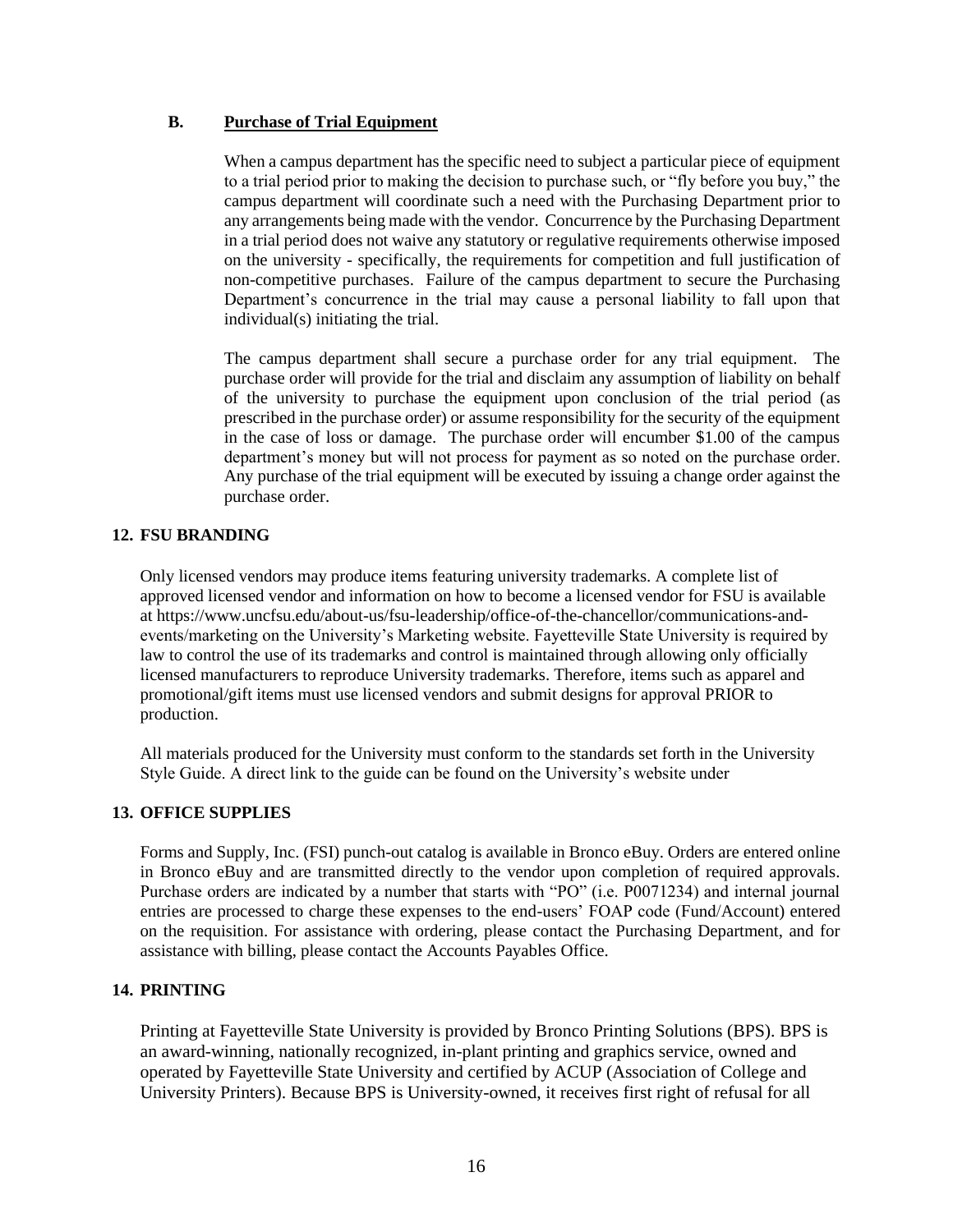printing, graphics, novelties, etc. The purchasing procedures for BPS is the same as office supplies. Bronco Printing Solutions punch-out catalog is available in Bronco eBuyd marketplace. Orders are entered online in Bronco eBuy and are transmitted directly to the vendor upon completion of required approvals. If BPS cannot provide the requested printing, graphics or other products and services, the end-user can proceed with their request per the FSU and State Purchasing and Contracts purchasing policy.

All materials produced for the university must conform to the standards set forth in the University Style Guide. A direct link to the guide can be found here: [http://www.uncfsu.edu/assets/Documents/FSU\\_StyleGuide.pdf](http://www.uncfsu.edu/assets/Documents/FSU_StyleGuide.pdf) Please visit University Marketing or more information.

### **15. PROPELLED EQUIPMENT**

Any propelled equipment purchases (lawn mowers, golf carts, etc.) must receive approval from the vehicle equipment department in facility services.

#### **16. ANIMALS**

All living vertebrate animals must have Comparative Medicine approval PRIOR to purchase. All rodent, rabbit, and other traditional laboratory animal purchases must be placed by Comparative Medicine. Live animal purchases are prohibited on the PCard. Requests for live vertebrate animals without Comparative Medicine Approval will be denied.

#### **17. RADIOACTIVE MATERIALS**

The possession and use of radioactive materials by the University is authorized by the State of North Carolina, in agreement with the U.S. Nuclear Regulatory Commission. Permission to obtain and use radioactive material is granted to a faculty or staff member who can demonstrate, through training and experience, that these materials will be used in a safe and proper manner consistent with all regulations. This permission is granted to a qualified faculty or staff member upon an application to and approval by the University Environmental, Health, and Safety Office (EH&S). The EH&S Office also empowers the Environmental, Health, and Safety Officer to ensure compliance with regulations, and carry out the administrative duties of the Safety Program at the University.

For more information contact, the EH&S Office or visit their website at: [https://www.uncfsu.edu/faculty-and-staff/divisions-departments-and-offices/division-of](https://www.uncfsu.edu/faculty-and-staff/divisions-departments-and-offices/division-of-business-and-finance/facilities-management/environmental-health-and-safety)[business-and-finance/facilities-management/environmental-health-and-safety](https://www.uncfsu.edu/faculty-and-staff/divisions-departments-and-offices/division-of-business-and-finance/facilities-management/environmental-health-and-safety)

#### **18. IT PURCHASES-HARDWARE & SOFTWARE**

All requests for University technology purchases must be approved by the University's Division of Information Technology Services prior to the purchase. To ensure the security and integrity of the University's computing resources and to be able to provide instruction, consultation and maintenance in a cost effective and efficient manner, the University provides computer purchasing recommendations for standard computer hardware. ITS provides standard software only for University owned computers recommended by the division. Other technology purchases (i.e., peripherals, printers, display systems) should be made in consultation with ITS to ensure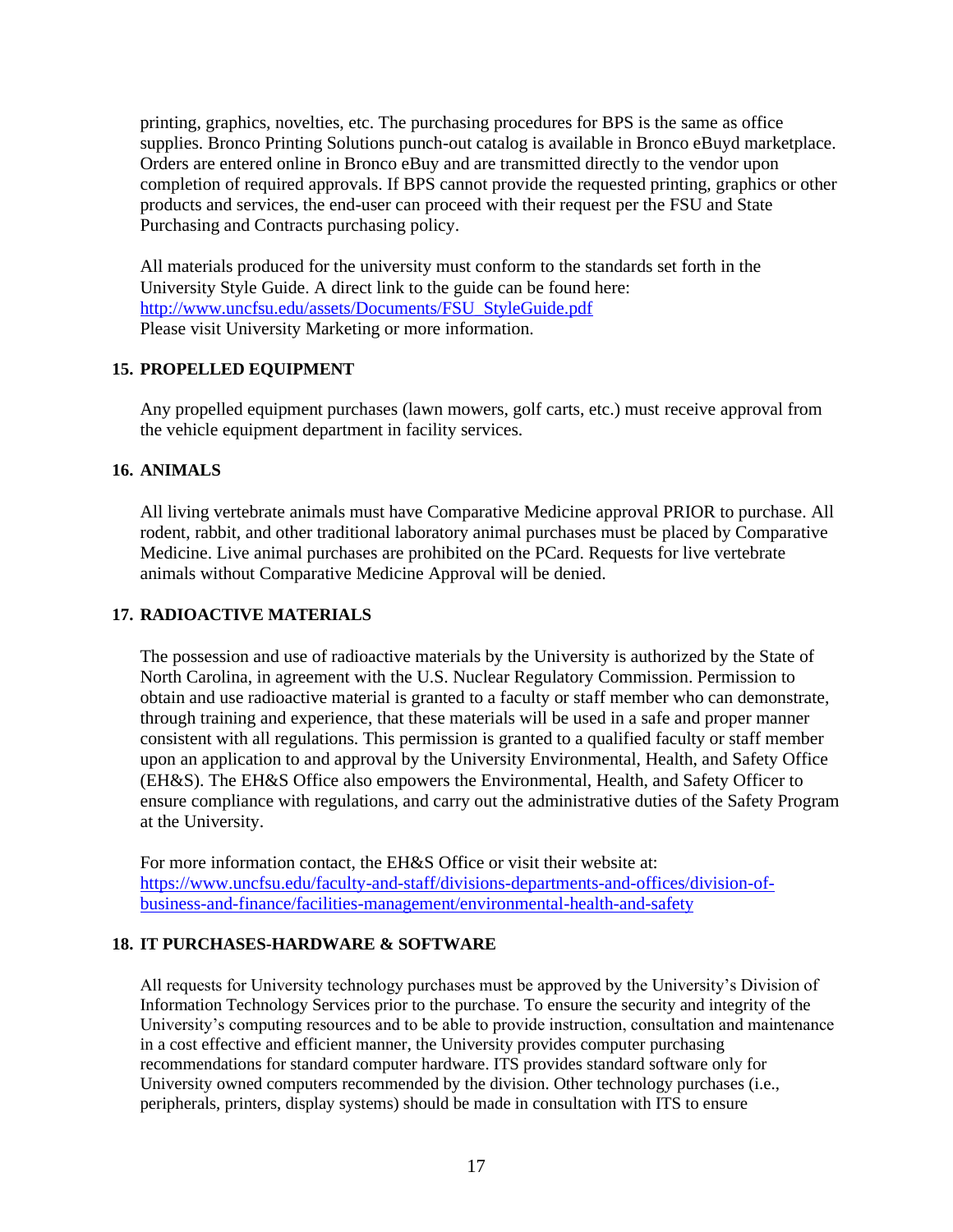compatibility with operating systems, network protocol, and the software image which are accepted for general use throughout the University. While campus departments are not precluded from purchasing products outside the standard requirement, they should be aware that functionality on the campus network, and support from ITS **may not** be provided for non-standard, stand-alone purchases.

All computer purchases are placed through Bronco eBuy. The FSU PCard is not allowed for IT purchases. Basic purchasing policies and procedures apply.

In response to the necessity to assess software purchases from both a technical and Americans with Disabilities Act (ADA) perspective, the University has established a procedure to facilitate an easier, trackable, and compliant process. All software (hosted/non-hosted, boxed, downloaded, etc.) will need to be assessed and approved for purchase by ITS before your order can be placed.

Please note that some IT requests require the approval of the Fayetteville State University ITAC Committee. Please consult with ITTS for more information regarding ITAC.

#### **19. PRICING DEVIATIONS**

Campus departments are to be attentive to any changes in purchase order prices as reflected on a vendor's invoice. The university will issue payment for the price recorded on the purchase order unless the following circumstances exist:

- A. Where there is a pricing deviation under invoiced unit price which will increase the amount paid no greater than 10 percent.
- B. The purchase order is not a "Quote Order" or a State Term Contract order. (Pricing under these types of orders must show no deviation.)
- C. When the pricing deviation affects a "Quote Order" or a State Term Contract order or exceeds the allowable variance for the particular type of purchase order, the campus department must concur in the deviation. The Purchasing Department will initiate the necessary actions by contacting the vendor for an explanation of the deviation. If the vendor's justification is reasonable, the Purchasing Department will contact the campus department to discuss the change in price. In lieu of accepting the price deviation, the campus department may decide to return the merchandise to the vendor. The process of returning the merchandise will be accomplished through the Central Receiving. The campus department may decide to retain the merchandise and assume the additional cost. In such a case, the campus department will initiate a "Request for Change Order" form.

The Request for Change Order will be prepared by the campus department and submitted to the Purchasing Department via Bronco eBuy. The Purchasing Department will act on the Request for Change Order as authorization to proceed with the change and distribute copies of the change order as necessary. Note: These same procedures apply when there is a quantity deviation.

If the vendor's justification is not accepted, the vendor will be requested to forward a corrected invoice showing prices as indicated on the purchase order.

D. When a vendor notifies the Purchasing Department of a pricing deviation (especially an increase) prior to delivery or performance, the Purchasing Department will first contact the campus department to determine the department's desire to complete the order at the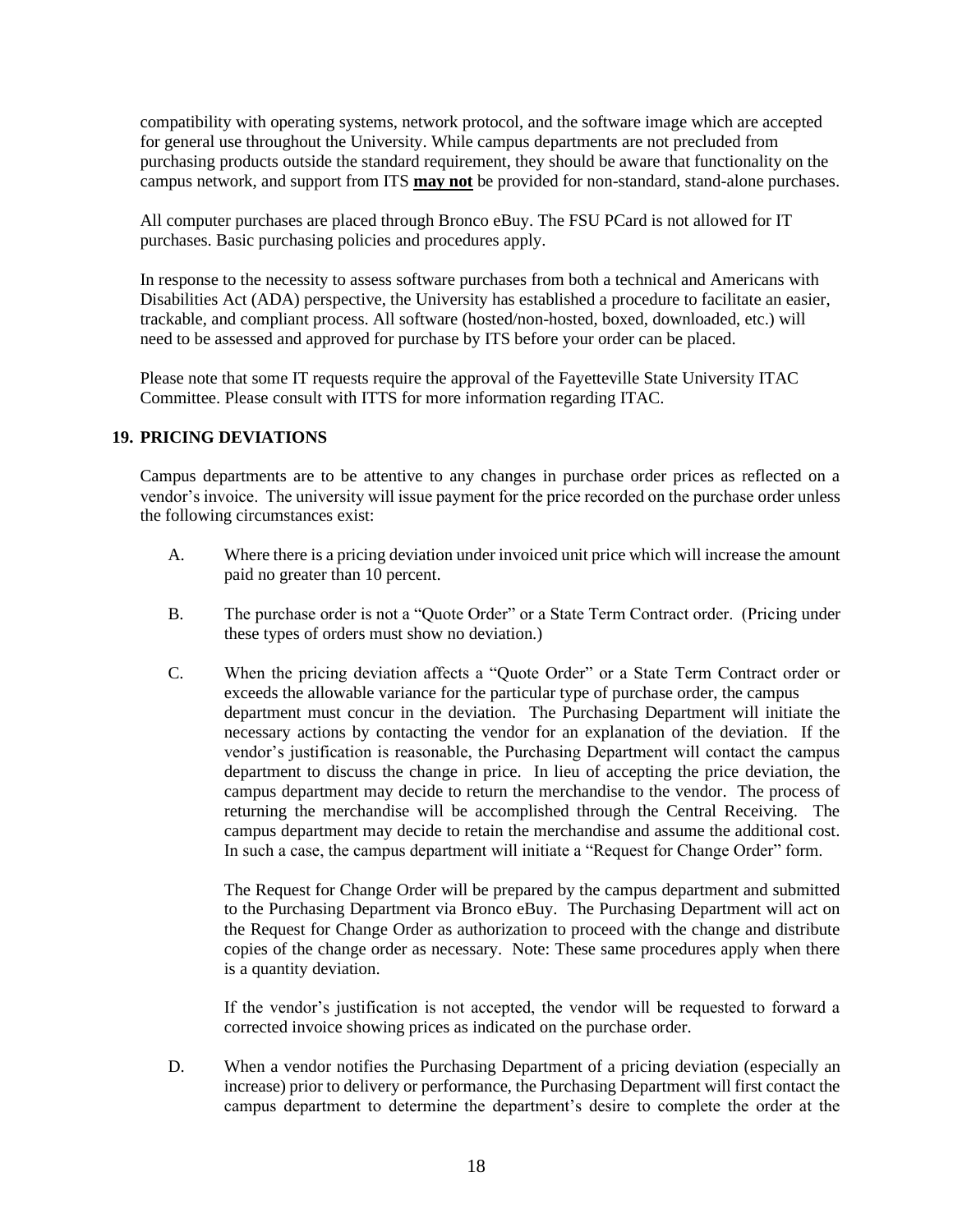additional cost. If the campus department agrees to incur the additional cost, a Request for Change Order will be prepared and forwarded by the campus department to the Purchasing Department for issuance of a Change Order as prescribed above.

E. When the pricing deviation is caused by the incurrence of a freight charge, the university will pay the invoiced freight charge if it appears reasonable and is not a "Quote Order" or State Term Contract Order. Where multiple shipments exist, multiple freight charges may be incurred.

#### **20. VENDOR INTERACTION**

#### **A. Contact with Vendors during Solicitation and Proposal/Bid Review**

Campus departments are reminded and cautioned that, during the period of evaluation and prior to award, possession of the proposals/bids and accompanying information is limited to personnel of the State Division of Purchase and Contract, the university Purchasing Department, and those who are specifically responsible for review and evaluation of the proposals/bids. There must be no vendor participation in the review and evaluation, and no information may be furnished to vendors regarding the status of the evaluations. All vendor contact, particularly for proposal/bid clarification, shall be made by the Purchasing Department.

A vendor registration form, along with a W-9 form, must be completed for all new vendors. Both forms must be attached to the New Vendor Request in Bronco eBuy. Changes or adjustments to existing vendor information already in eBuy must be submitted via e-mail to the Purchasing Department at purchasing@uncfsu.edu. The Purchasing Department assumes all responsibility for checking the debarred vendor database prior to approving the purchase requisition over \$25,000.00.

#### **B. Correspondence with Vendors**

Following the transmittal of a purchase order to a vendor, all correspondence in connection with the fulfillment of the order or contract will be handled by the Purchasing Department. Campus departments should notify the Purchasing staff of any matters they feel necessitate correspondence.

If delays or problems with delivery are encountered, campus departments are to contact the Purchasing Department. The Purchasing staff will then contact the vendor and notify the campus department of the resolution.

#### **C. Complaints to Vendors**

Complaints about products received (such as shortages, damages, late shipments) should be routed through the Purchasing Department. When a vendor repeatedly provides poor service and/or merchandise does not meet written specifications to the extent that work is hampered, campus departments are to forward specific complaints to the Purchasing Department. The compliant must be submitted in a written memorandum or letter and clearly explain the conditions, which generated the complaint. The Purchasing Department will complete the "Complaint to Vendor" form and transmit such to the State Purchase and Contract Division or take appropriate action directly with the vendor. Campus departments are urged to make written complaints when justified. If a vendor receives an excessive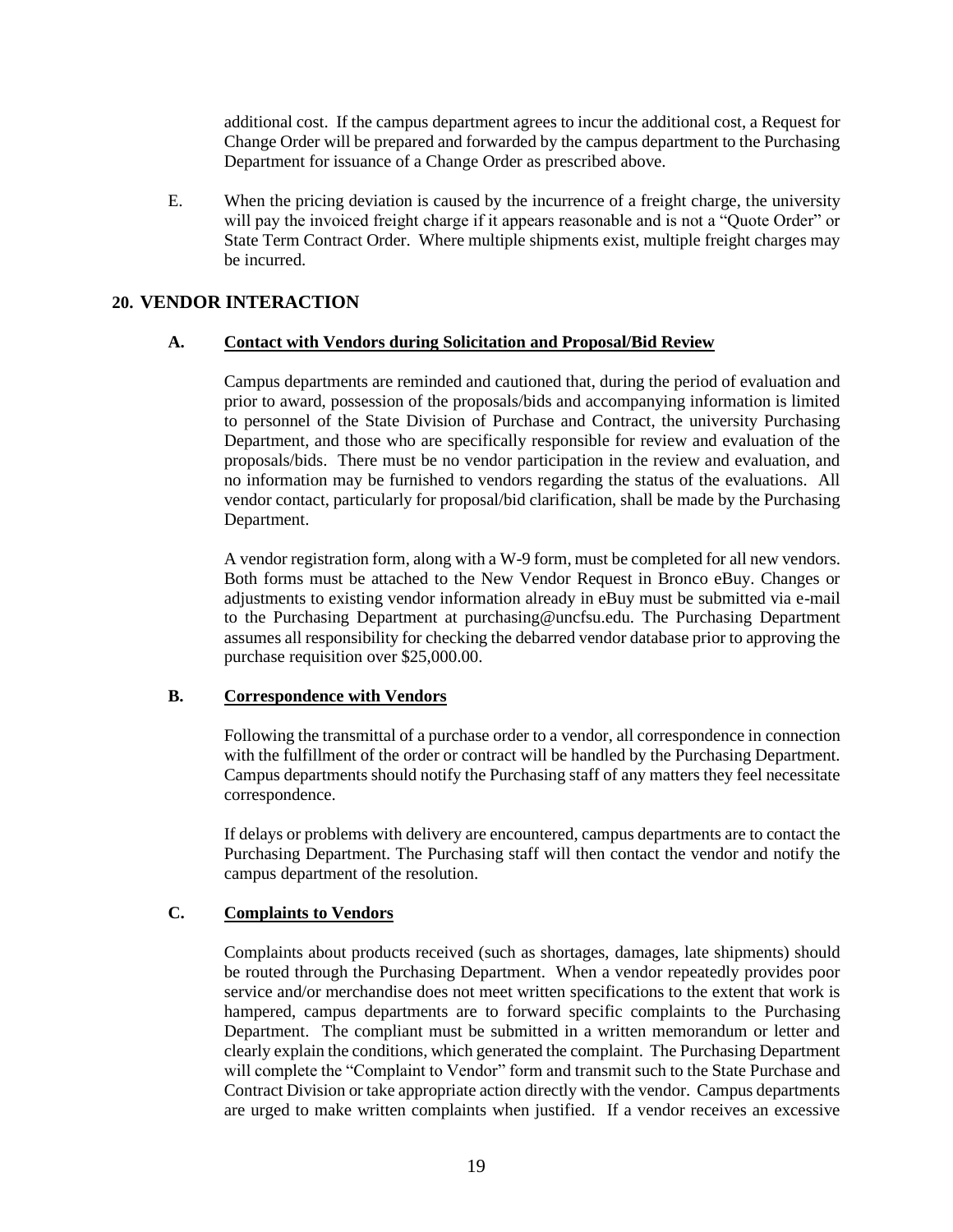number of complaints, the State Purchase and Contract Division or the Purchasing Department may refrain from considering the vendor as a "source of supply" for any new requirements or when compiling source lists.

#### **E. Sales Calls by Vendors**

Sales calls are to be limited to keeping the campus department informed of new items being introduced and to providing information on various aspects of their product(s).

Receipt of equipment for demonstration and evaluation purposes is permissible provided no obligation is made to the vendor to purchase the equipment.

#### **F. Product and Service Demonstration by Vendors**

#### 1. When Requested by Vendor

Occasionally, vendors may request that they be allowed to demonstrate a new product line or a new service. The university does not prohibit this type of demonstration; however, arrangements for space for such demonstrations must be made with the appropriate department head and through the Purchasing Department. The vendor will be responsible for all expenses incurred in the demonstration. The university will not accept any responsibility for the safety of vendor equipment nor obligate itself to any purchase from the vendor as a result of the demonstration.

#### 2. When Requested by the Campus Department

A more common type of demonstration is that requested by a campus department from a vendor of a particular piece of equipment. In these instances, the arrangements are to be made between the campus department and the vendor. Prior to making arrangements for such a demonstration, the campus department should coordinate with Purchasing Department and the university Fixed Assets Section to determine if a similar product is available from a contract source and, otherwise, used on campus or required by another campus department. All expenses incurred from these demonstrations are the responsibility of the vendor. The university will not accept any responsibility for the safety of any vendor equipment nor obligate itself to any purchase from the vendor as a result of the demonstration.

#### 3. Purchase after the Demonstration

The demonstration of equipment to a campus department or to an individual in no way obligates the university to purchase or lease the equipment or service. Any purchase requests issued after demonstrations will be processed in accordance with the normal purchasing regulations of the university and State.

#### 4. Evaluation of Equipment for Vendors

From time to time, vendors may request that a campus department evaluate equipment without obligation to purchase. When a vendor offers equipment for evaluation and the campus department is willing to have the equipment installed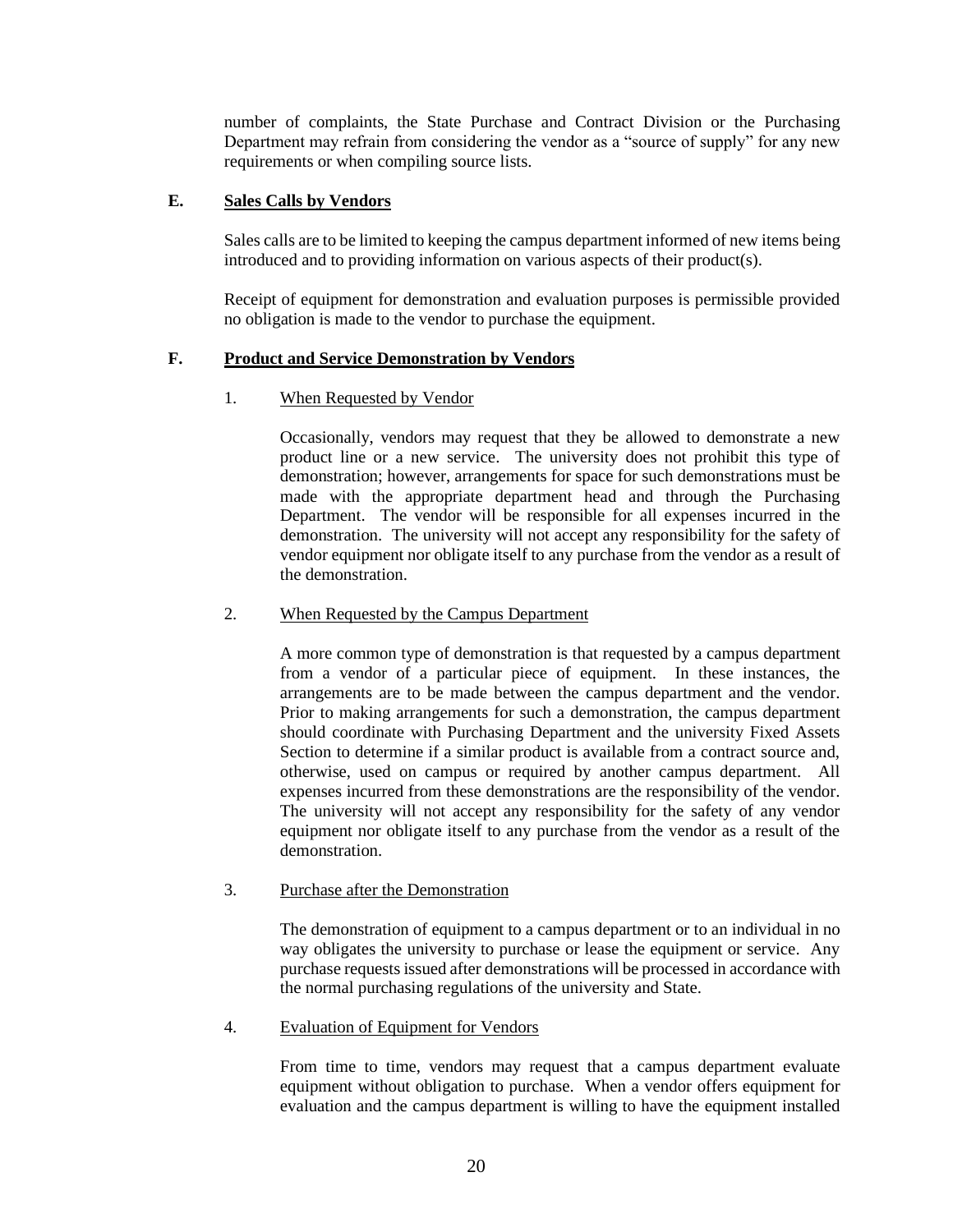for evaluation purposes, the campus department should request that the Purchasing Department secure a written agreement with the vendor using the following basic guidelines:

- a. The equipment must be adequately identified and described, giving model and serial numbers.
- b. All shipping charges and associated liability are to be paid and assumed by the vendor.
- c. Insurance, if any, is the responsibility of the vendor. The university assumes no liability for the equipment. The university may agree to exercise normal operational care and to avoid abuse of the equipment.
- d. At the end of the evaluation period, the vendor will be responsible for crating, removal, and shipping of the equipment. The evaluation of equipment for a vendor does not grant the vendor permission to use the name of the university in any advertisement or as an endorsement.

#### **21. REPAIR OF EQUIPMENT**

#### **A. Repair of In-Warranty Equipment**

Most new equipment is warranted by the manufacturer for a period of time against faulty parts or workmanship. Such equipment is generally supplied with a warranty card which is to be completed and returned by the campus department to the manufacturer as soon as the equipment is received. Unless this warranty card is returned promptly, some manufacturers will not accept liability for the repair or replacement of the equipment. In the case of equipment obtained by solicitation, the warranty specifications will be spelled out on the solicitation, the offeror's/bidder's response, and the purchase order.

The campus department owning the equipment may originate a request for in-warranty service or, if the campus department chooses, the Purchasing Department will contact the vendor for service of equipment. When submitting the service request, the campus department should furnish the number and date of the original purchase order and the nature of the defect.

The Purchasing Department will communicate with the vendor for instructions on handling the warranty repair. If return to the vendor is necessary, the campus department will be responsible for forwarding the equipment to the vendor. The campus department is not to return the equipment until shipping instructions are obtained from the vendor.

The vendor repairing the equipment will return the repaired equipment directly to the campus department. Accordingly, the campus department is to provide the vendor with its complete address, including the name of the person in charge of the equipment, room number, and the name of the building. Any freight or service charges not paid by the vendor will be billed to the campus department by the vendor after the transaction is completed.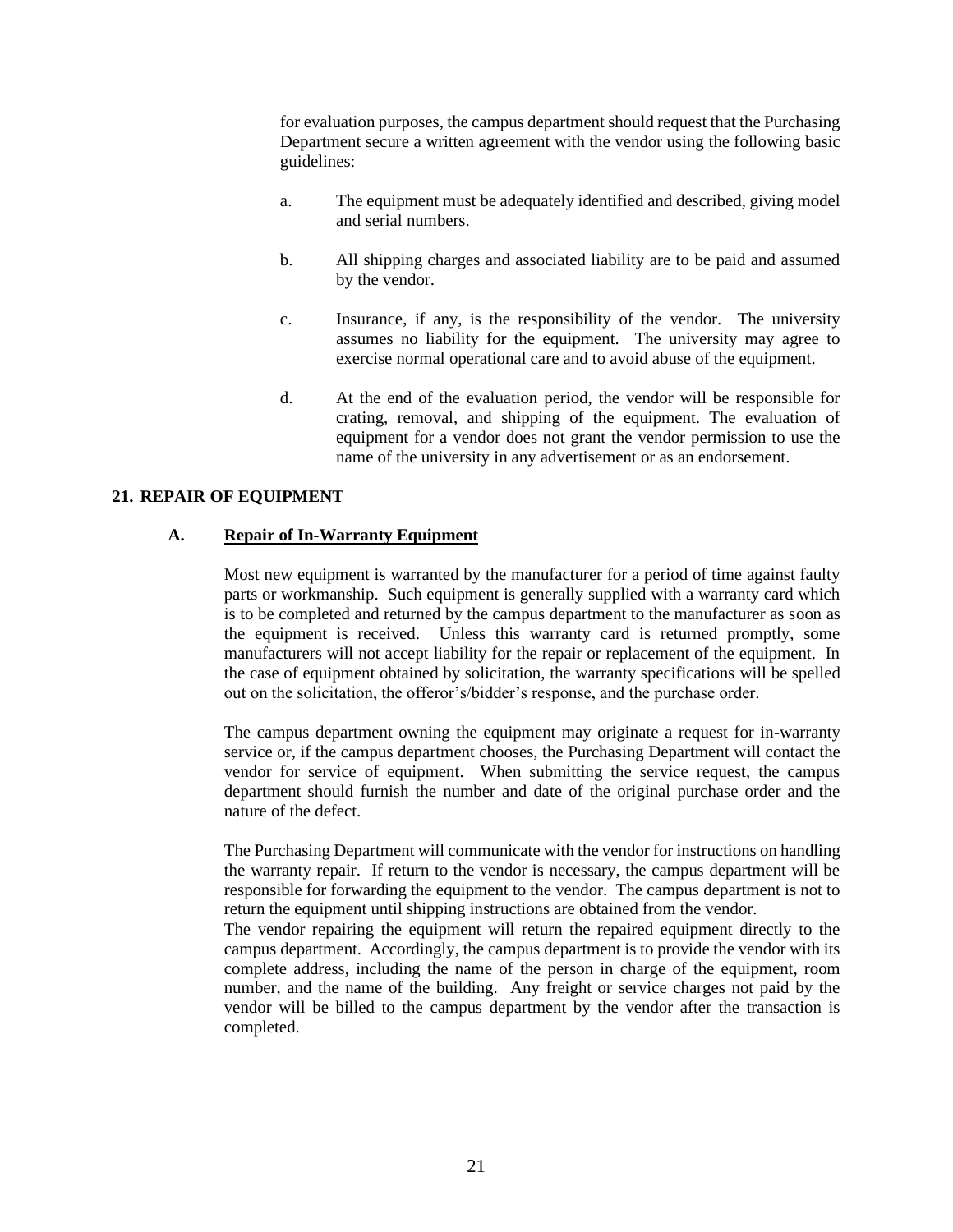#### **B. Repair of Out-of-Warranty Equipment**

Repair of out-of-warranty equipment is paid for by the campus department on a per-call basis. Requests for out-of-warranty service not covered by a service or maintenance contract should be initiated by the submittal of a purchase requisition to the Purchasing Department once thorough estimates of repair costs are obtained.

In instances when a firm fixed-price estimate is not available, the Purchasing Department may issue a "Not to Exceed (NTE)" purchase order for the repair. Such a purchase order authorizes repair to proceed under a specified dollar limit; this limit may not exceed this amount unless amended by a purchase order change order issued by the Purchasing Department. Additionally, when conditions warrant, the purchase order may provide for a tear-down-quote where the campus department is not obligated to proceed with a repair if the initial tear-down and inspection demonstrates that the costs of repair will exceed the value of the equipment, or the campus department elects not to proceed.

The equipment to be returned for repairs should be returned to the company by the campus department in accordance with the repair facilities shipping instructions.

#### **22. EQUIPMENT TRADE-IN**

Some used equipment has value when used as a trade on the purchase of new equipment of the same type. When a campus department wishes to trade in used equipment, a request must be made of the Purchasing Department and included in the purchase requisition for the affected new equipment.

The existing equipment to be affected by the trade in request is to be identified by year of acquisition and production (if known); original or initial acquisition cost(s); model number; serial number; description; and university fixed asset number (if equipment is recorded in fixed assets). If the equipment to be traded in has been capitalized in the Fixed Assets System, then the campus department will forward the Fixed Asset Disposal Form to the Purchasing Department. The Purchasing Department will sign the form confirming a trade in occurred and forward the form to the university's Fixed Assets Section.

If the university deems this trade in desirable, the Purchasing Department will request approval from the State Surplus Property Division. Prior to request for approval, the Purchasing Department must have a written quotation of the trade-in allowance offered by the vendor. Only if approved by the State may the university offer the existing equipment as a trade in of the purchase.

#### **23. UNIVERSITY CONTRACTS**

At FSU, a "University contract" is defined as an agreement between two (2) or more parties, one of which is the University or any of its subunits, intended to have legal effect. There must be a common understanding among the parties as to the essential terms, there must be mutual obligations, and there must be "legal considerations," meaning that something of value is exchanged.

The term "University contract," as defined by the University, does not include agreements between different units within the University. Examples of University contracts include the following: agreements for the purchase or rental of goods or services (purchase orders); nondisclosure agreements; agreements that set terms for acceptance for gifts; sale, lease, or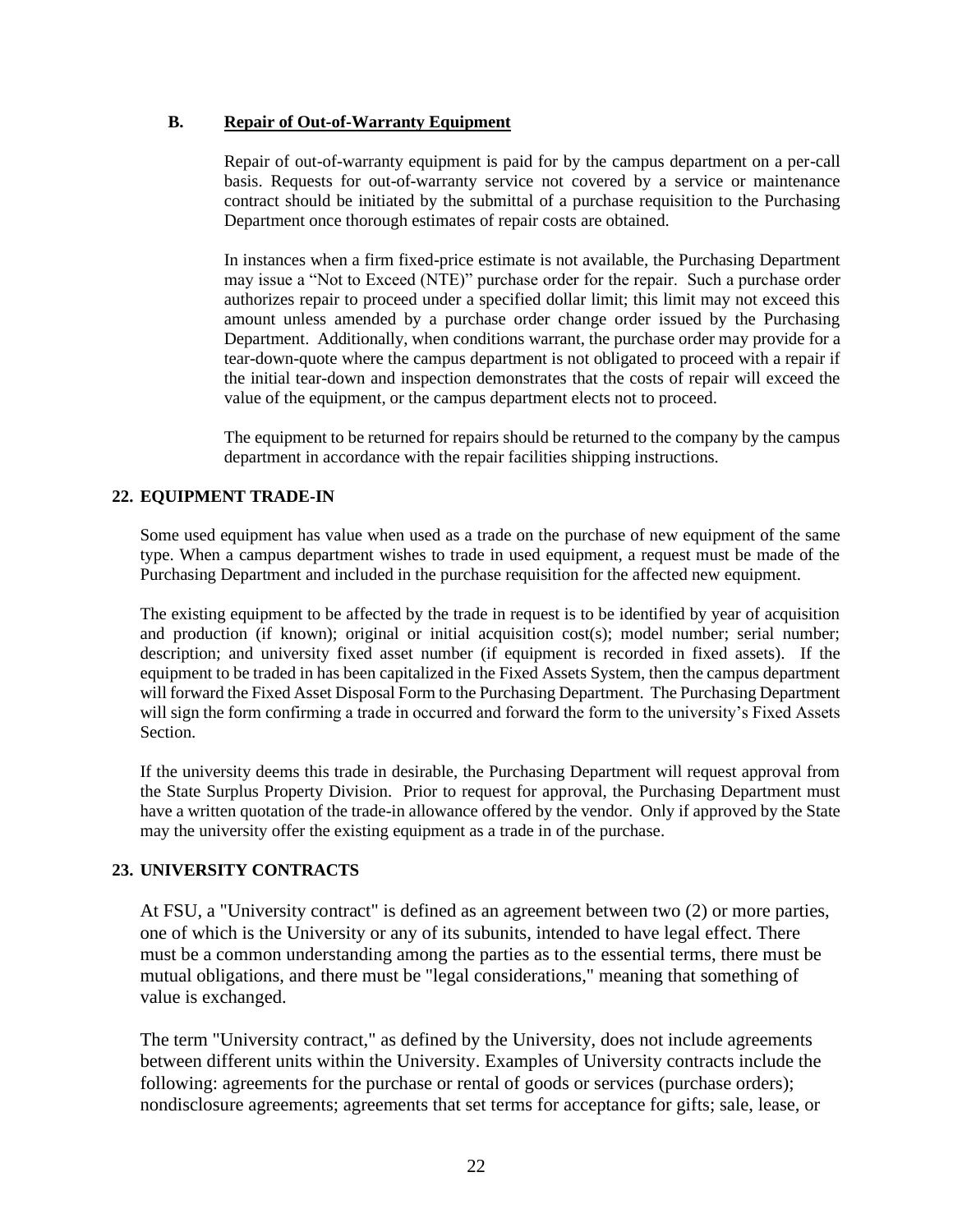donation of University goods or services; liability waivers; settlement of disputes; licenses; student or faculty exchange agreements; memoranda/letters of understanding or cooperation; contracts with hotels, convention centers or other facilities which require a written agreement; instructional agreements; assignment of the right of a person, group, or 2 agency to use the University's name, logo or resources; etc. The above list is not all inclusive.

Agreements are not University contracts if they are entered into solely on behalf of a foundation (including those affiliated with the University), a student organization (except SGA, SACS, etc.), or purely private interests.

### **A. Delegation Signature of Authority-Contracts**

All contracts, to include Professional Services Agreements, shall be reviewed by the Director of Materials Management and approved by the Associate Vice Chancellor for Administration and/or Vice Chancellor for Administration, the Chief Information Officer (if IT related) and the Office of Legal Affairs before being fully executed. All contracts involving information technology shall be reviewed and approved by the university Chief Information Officer. All contracts involving university technology transfer program, such as licenses, options, confidentiality agreements, material transfer agreements and documents required by the US Patent and Trademark Office shall be reviewed and approved by the Office of Legal Affairs. For additional information regarding this policy, please visit [https://www.uncfsu.edu/faculty-and-staff/departments-and](https://www.uncfsu.edu/faculty-and-staff/departments-and-offices/office-of-legal-affairs/policies-and-procedures)[offices/office-of-legal-affairs/policies-and-procedures](https://www.uncfsu.edu/faculty-and-staff/departments-and-offices/office-of-legal-affairs/policies-and-procedures)

### **B. How to Buy General Services or Consulting Services**

The University's Purchasing Department is responsibility for approving purchase requisitions and issuing purchase orders for all purchase contracts entered for the University, except for rental or real property. This includes all supplies, materials, printing, equipment, and services. For the application of purchasing rules, services are divided into three categories: general services, personal services, and consultant services. All contracts, to include general and consulting contracts, must be reviewed and/or approved by department level management, Purchasing Department, the Division of Business and Finance, and the Office of Legal Affairs. Each are subject to the rules of competition and must be reviewed and approved prior to the receipt of goods or services. Procurement is initiated by submitting a purchase requisition and detailed specifications if required. For questions or concerns regarding contract approval, please visit here:

[https://www.uncfsu.edu/assets/Documents/Office%20of%20Legal%20Affairs/ContractRevie](https://www.uncfsu.edu/assets/Documents/Office%20of%20Legal%20Affairs/ContractReviewandApproval%5bRev.%2010-17%5d.pdf) [wandApproval\[Rev.%2010-17\].pdf](https://www.uncfsu.edu/assets/Documents/Office%20of%20Legal%20Affairs/ContractReviewandApproval%5bRev.%2010-17%5d.pdf)

You can also contact the Purchasing Department for assistance in preparing a formal Request for Proposal to obtain competition.

### **Examples of Services:**

- Consulting
- Dining
- Janitorial
- **Maintenance**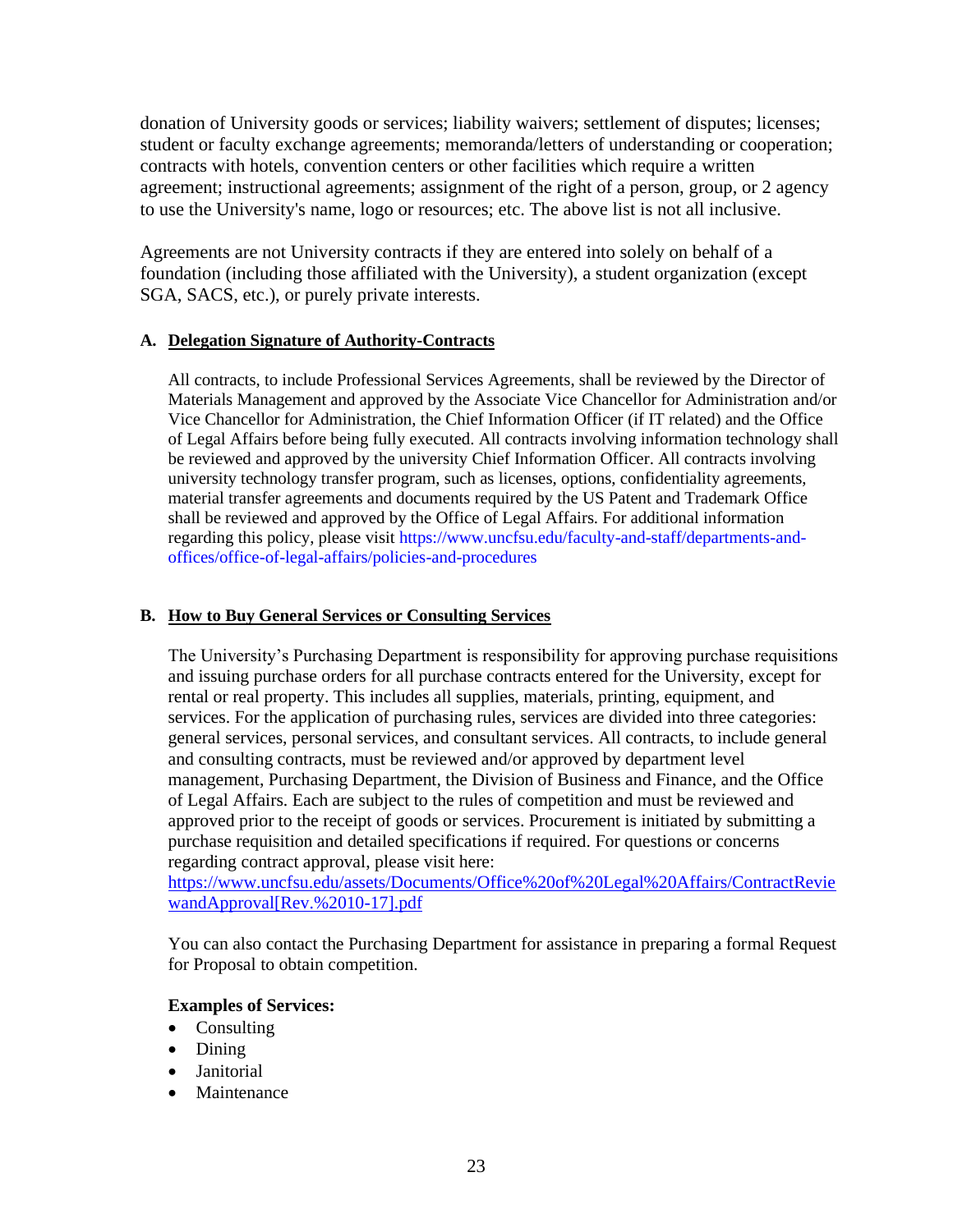- Printing
- Repair
- Translation Services
- Uniforms

### **C. Things to Consider When Purchasing Services**

#### *Type of Service Required*

A complete statement of work. End-user should clearly specify the services that are to be rendered.

#### *Type of Maintenance Contract Required*

A complete statement of work for the type of maintenance required as well as the current maintenance contract from the vendor.

The statement of work should include nomenclature of the item, make, model, serial number, location, person to contact and phone number.

#### *Total Dollar Value of Contract over a One Year Period*

To determine the appropriate proposal instrument to use i.e., RFQ, RFP, IFB; purchasing will need to know the total expenditures per year. It is the end-user's responsibility to ensure funding is sufficient to cover cost services to be provided.

#### *Request Start and End Dates*

It is ideal to have single year contracts commence at the beginning of each fiscal year and end at the end of each fiscal year. Unfortunately, this is not always possible. Single year contracts with start and end dates other than the beginning and end of each fiscal year require funding before, during and after year end closeout. To avoid payment interruptions or budget problems, the end-user should consult with their budget authority to ensure the contracts payment terms are fully captured.

*Funding Source*  The type of funds used for the purchase.

#### **D. Exceptions for Service Contracting**

The following are exceptions to the purchasing definitions and rules cited above: Architect and Engineering Services or other similar services related to building construction, maintenance and repair are arranged through the University's Facilities Services Department. Installation services which are incidental to the purchase of supplies, materials or equipment are acquired under the same requisition used for equipment or supplies. Services provided directly by an agency of the state, federal or local government or their employees when performing service as part of their normal governmental function are purchased through the Purchasing Department; however, competition is not required for such services.

#### **E. Consulting Services**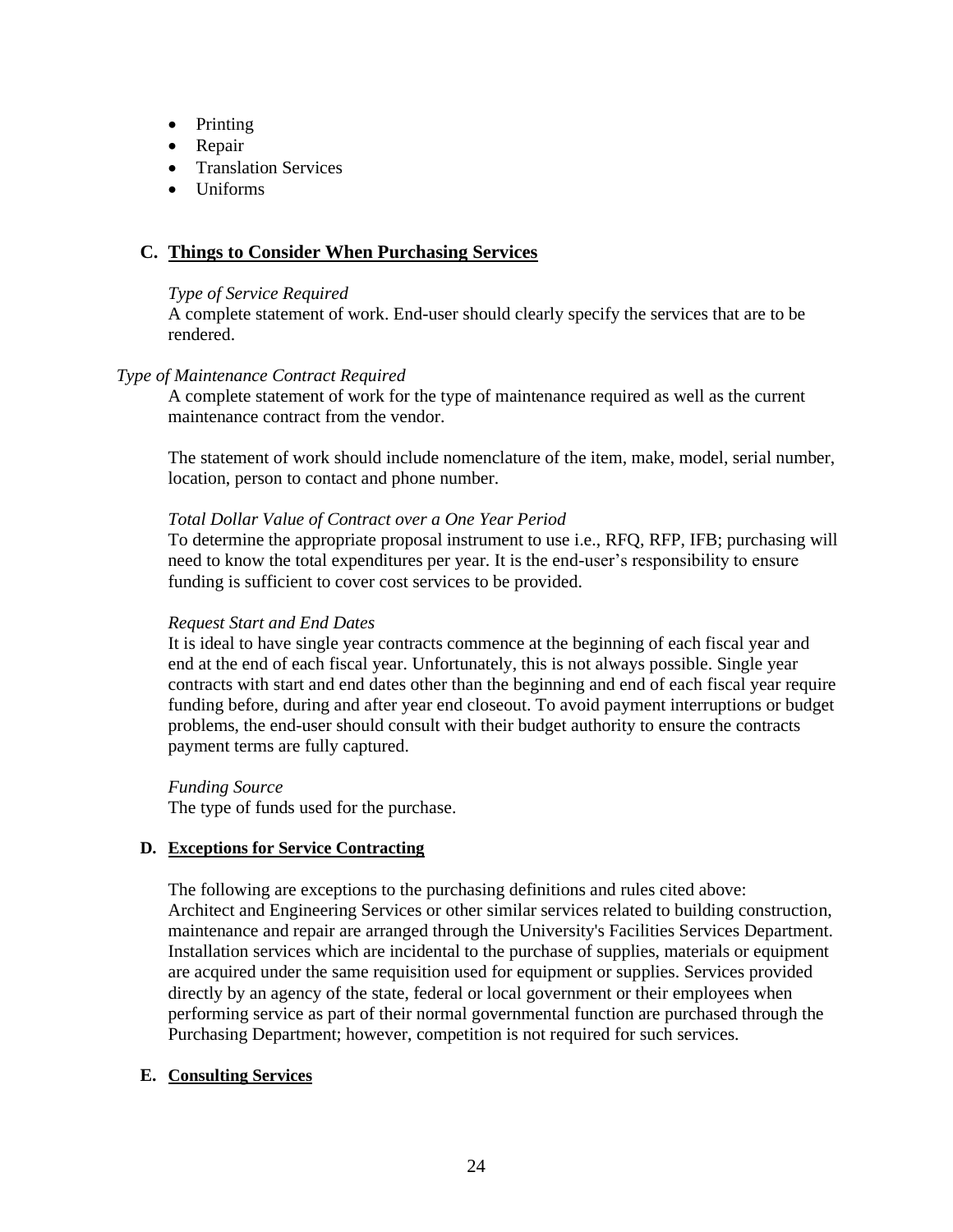Consulting Services is defined as work or tasks performed by State employees or independent contractors possessing specialized knowledge, experience, expertise and professional qualification to investigate assigned problems or projects and to provide counsel, review, analysis or advice in formulation or implementing improvements in programs or services. This definition includes but is not limited to, the organization, planning, directing, control, evaluation and operation of a program, agency or department. Whenever possible, consulting services shall be obtained from other State agencies when the services available from other agencies substantially meet the reasonable specifications of the requesting agency.

If your department requires consulting services, please contact the Director of Materials Management at ext. 1053 for guidance through this process.

### **F. How to Buy Personal Services Contract (Independent Contractors)**

A personal services contract should only be used for services provided by a professional individual on a temporary or occasional basis (i.e. doctors, dentists, attorneys, architects, professional engineers, scientists, or performers of the fine arts). The Purchasing Department reviews personal contractual services contract agreements, which legally bind the University for personal services with an independent contractor.

#### **Examples of Personal Services**

- Performances
- Speeches
- Research

### **G. Personal Service Contract**

Personal Services Contracts must be received in the Purchasing Department a minimum of 15 business days prior to the service being rendered. If the personal services contract is for an event requiring ticket sales, the contract should be submitted to the Purchasing Department with as much advance notice as possible. This allows for additional review and approvals without delaying the marketing and payment processes. Additional reviews/approvals are Business and Auxiliary Services (if for an event hosted in Seabrook Auditorium), Business and Finance, General Counsel, etc.

### **24. ADMINISTRATIVE REVIEW AND APPROVAL OF CONTRACT**

### A. **Unit Review**

The individual initiating the contract for the University is responsible for reviewing the contract in its entirety and determining the following:

- If the service or advice cannot be performed within the resources of the University.
- If the contract language accurately reflects the current state of negotiations.
- If the contract meets programmatic and University mission requirements.
- If the estimated cost is reasonable as compared with the likely benefits or results.
- If the contract is in the best interest of the University.
- If the contract is sufficiently clear and consistent.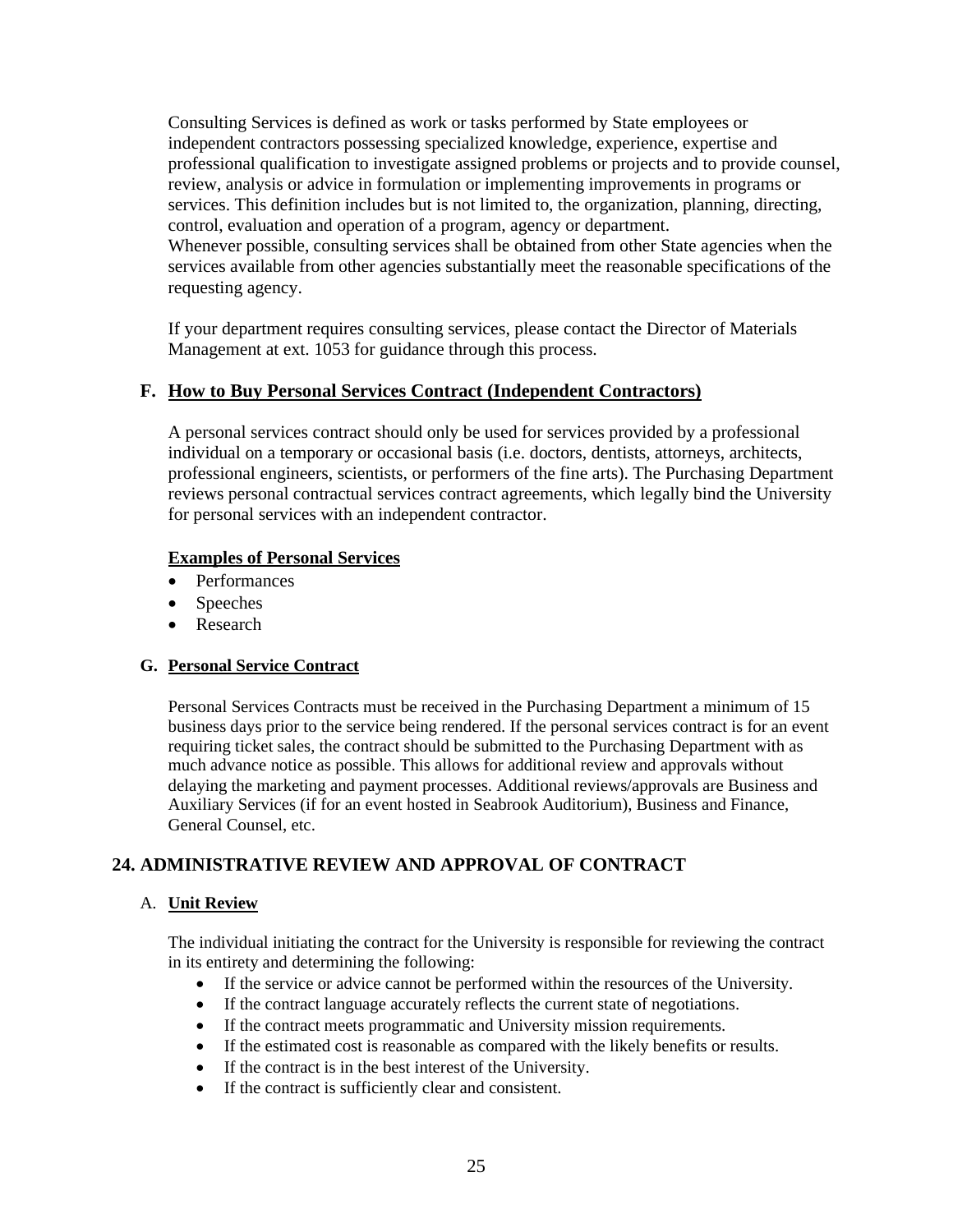The individual initiating the contract for the University is responsible for ensuring compliance with the obligations it places on the University, If the contract involves indirectly or directly other unit(s) in the performance of the contract (i.e., financial considerations, telecommunications considerations, space considerations, etc.), the other unit(s) must be consulted and agree to perform as stated in the contract.

### B. **Vice Chancellor Review**

The individual initiating the contract is responsible for obtaining approval of the contract by the Vice Chancellor responsible for the respective division. Such approval is to be endorsed in writing on the first page of the contract. Also, the Vice Chancellor should indicate on the first page of the agreement the budget code from which the contract will be paid.

#### C. **Legal Office Review**

After obtaining the Vice Chancellor's approval, the individual initiating the contract must submit the contract to the Office of Legal Affairs for legal review. All University contracts, prior to the execution, shall be approved as to legal form and validity by the General Counsel or the General Counsel's designee. Such approval is to be endorsed in writing on the contract. Such approval and endorsement shall not be required with respect to individual contracts, extensions, or renewals if the form has prior approval by the Office of Legal Affairs as a standard and contains no substantive changes or additions other than those pertaining solely to the description of the project, the amount involved, and the term of the contract or extension.

#### D. **Division of Business and Finance Review**

After review by the Legal Office, the contract will be forwarded to the Division of Business and Finance for review by the Purchasing Office. If the contract is approved, it will be signed by the Vice Chancellor for Business and Finance and forwarded to the department which initiated the contract review process.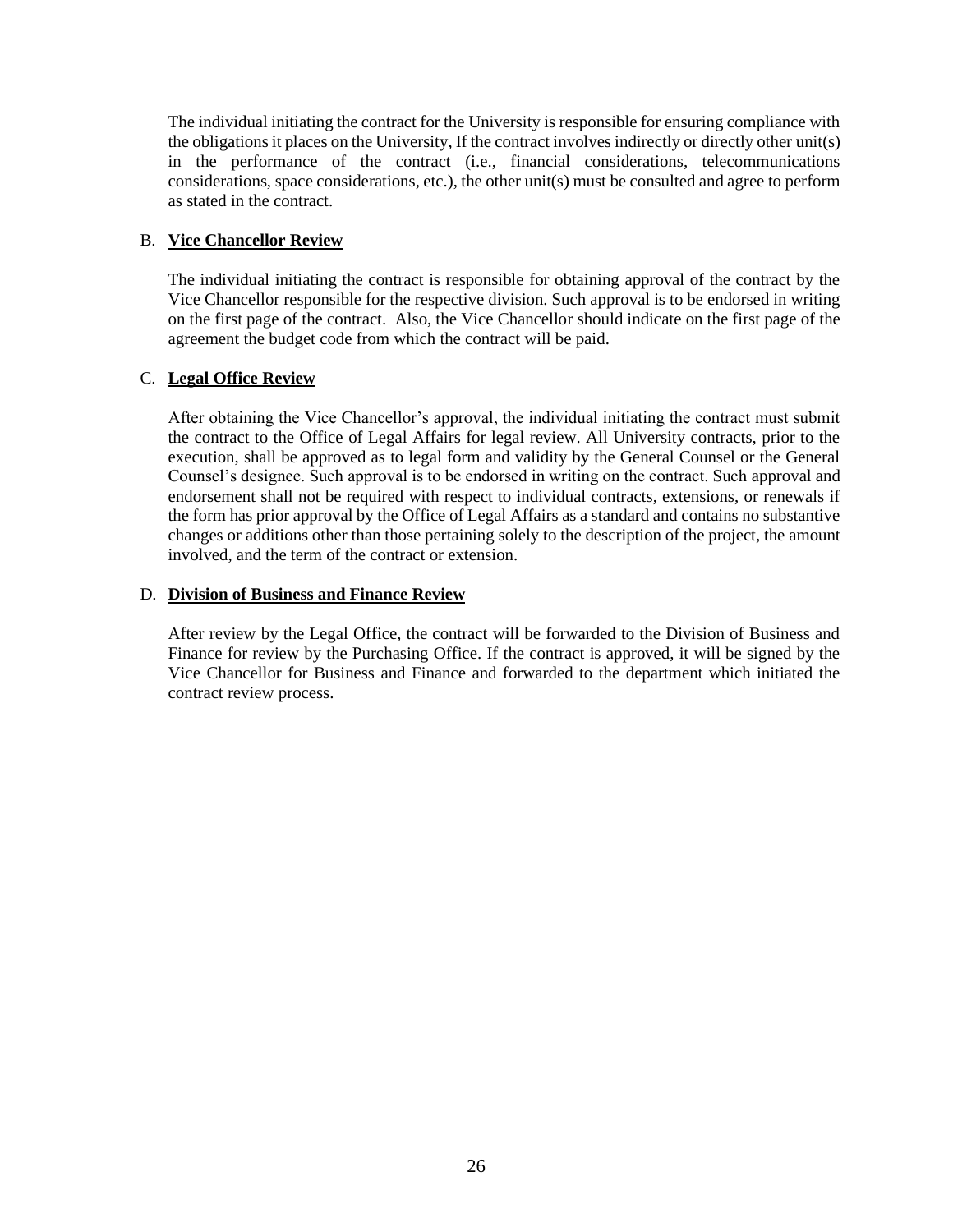### <span id="page-26-0"></span>**II. FUNDAMENTAL PURCHASING PRINCIPLES**

#### **Ethical Standards**

State and University policies prohibit the Purchasing Department from entering into any purchase agreements for personal purchases on behalf of employees. All goods and services purchased remain the property of the University until determined it shall be consumed or disposed of by public sale through Surplus Property procedures. This is regardless of funding source.

### **Code of Ethics**

With increased purchasing flexibility comes increased personal responsibility for ethical behavior, integrity, and good stewardship. Employees involved in Purchasing should adhere to the following:

- Give first consideration to the strategic plan, objectives, and policies of the University.
- Strive to obtain the maximum value for each dollar to expenditure.
- Avoid conflicts of interest.
- Respect each supplier's pricing confidentiality when obtaining quotations.
- Grant all competitive suppliers' equal consideration insofar as state or federal stature and University policy permit.
- Conduct business with potential and current suppliers in an atmosphere of good faith, devoid of intentional misrepresentation.
- Receive consent or originator or proprietary ideas and designs before using them for competitive purchasing purposes.
- Accord a prompt and courteous reception insofar as conditions permit to all who call on legitimate business missions.
- Foster fair, ethical, and legal business practice.

NC General Statute 133-32 addresses the legal implications of State employees accepting gifts or favors from vendors. Briefly summarized, this statute states that it is unlawful for any vendor who has a current contract with a governmental agency, has performed under such a contract within the past year, or anticipates bidding on such a contract in the future to give gifts and favors to any employee of a governmental agency who is charged with preparing plans, specifications, or estimates for public contract. It is unlawful for a State employee to willfully receive or accept such gifts or favors. For additional information, see Executive Order No. 24 regarding Gift Bans at [https://files.nc.gov/ncdoa/documents/files/ExecutiveOrder24GiftBan.pdf.](https://files.nc.gov/ncdoa/documents/files/ExecutiveOrder24GiftBan.pdf)

When competition is received during the bid solicitation phase of an acquisition, certain staff and/or faculty members from the requesting department may be asked to participate in the evaluation process. After requests for quotes/bids have been posted or issued by the Purchasing Department and prior to the award of a purchase order or contract, possession of bid/quote information is limited to University and State evaluating personnel only. Any communication with bidding vendors that may be necessary for the purpose of clarification of a quote or bid must be cleared in advance by the Director of Materials Management.

#### **Avoiding Conflict of Interest in the Procurement of Goods and Services**

Conflict of interest relates to situations in which financial or other personal considerations may compromise, may involve the potential for compromising, or may have the appearance of compromising an employee's objectivity in meeting University duties or responsibilities, including research activities. The bias that such conflicts may impart can affect many University duties, including decisions about personnel, the purchase of equipment and other supplies, the collection,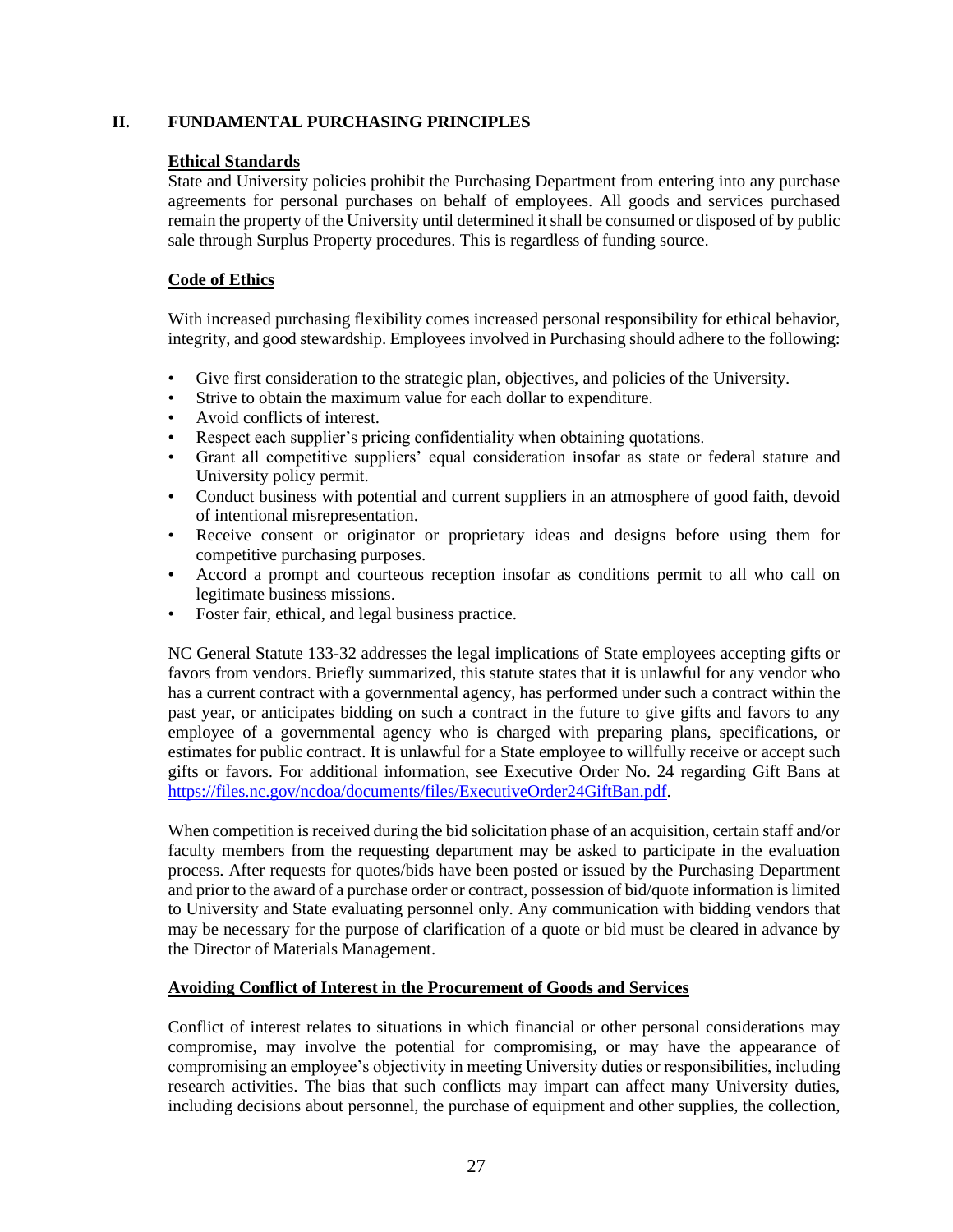analysis and interpretation of data, the sharing of research results, the choice of research protocols, the use of statistical methods, and the mentoring and judgment of student work.

A University employee may have a conflict of interest when he or she, or any member of that person's immediate family, has a personal interest in an activity that may affect decision making with respect to University teaching, research, or administration. A conflict of interest may be an actual or perceived interest by an FSU employee in an action that results in, or has the appearance of resulting in, personal, organizational, or professional gain. A conflict of interest occurs when an employee has a direct or fiduciary interest in another relationship.

### **A. Conflicts from Related Parties**

In order to avoid potential "conflict of interest," the University's policy is that if a University employee has an immediate family member (spouse/partner, mother, father, son, daughter, brother, sister, mother-in-law, father-in-law, son-in-law, daughter-in-law, brother-in-law, sister-in-law) who is a principal owner of a business, the department in which that family member is employed will not be allowed to do business with that firm

#### **B. Conflicts from Employees**

University policy prohibits purchases from University employees or companies in which any University employee has any ownership stake.

#### <span id="page-27-0"></span>**III. MAVERICK SPENDING**

Maverick or "Rogue" spending is spending that takes place outside or contra the approved University purchasing process **(unauthorized purchases)**. It can be intentional, such as when a person refuses to follow the proper procurement process. It can be accidental, due to miscommunication in the supply chain, a poorly structured workflow, or lack of an effective procure-to-pay program. Whatever the case, maverick spending breaches the integrity of the procurement process and can ultimately hurt the University.

### **Examples of Maverick or "Rogue" Spending**

- An end-user providing a vendor with a requisition number in advance of an approved purchase order. Requisition numbers cannot be used in lieu of an approved purchase order. Purchase order numbers are always computer generated.
- A supervisor or manager who gives an employee permission to use personal funds to pay for goods or services.
- Establishing lines of credit or revolving credit accounts in the University's name.
- Any travel related expenditures outside of the approved Chrome River process, or Travel Office approval.
- Negotiating and entering into agreements, contracts, or professional services agreements without Purchasing Department approval.

#### **Damages Caused by Maverick or "Rogue" Spending**

- Audit Findings
- Budget Compromises
- Strained or damaged vendor relationships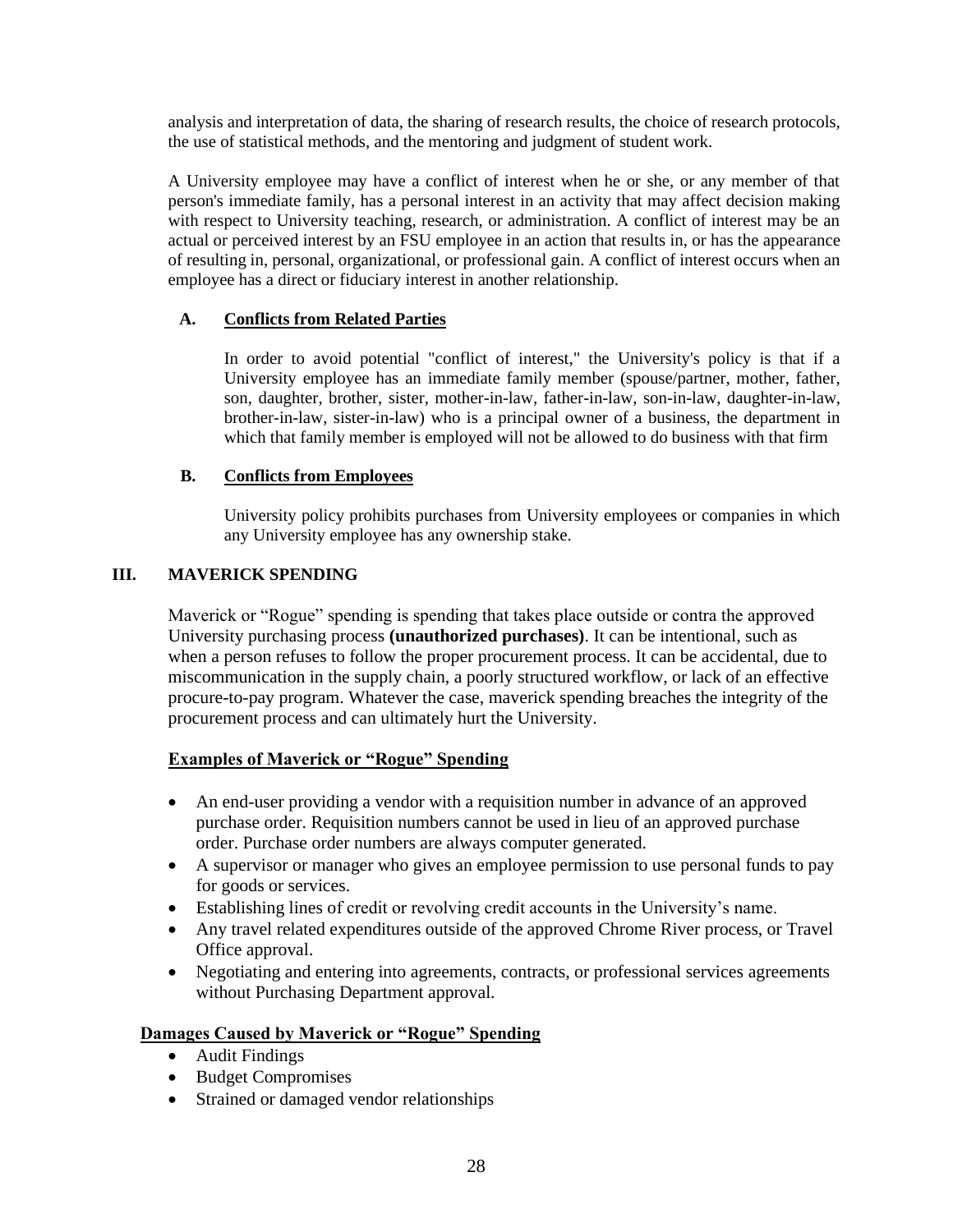- Reputational Harm to end-user, vendor, and University
- Workflow Jams
- Violation of NC General Statutes and State Purchasing Guidelines
- Personal and/or organizational responsibility for expenditure or cost of damages because of the expenditure
- Litigation

Only the Purchasing Department is authorized to issue purchase orders and engage vendors for goods and services. Departments must submit a requisition into Bronco eBuy **PRIOR** to receiving goods from suppliers or services rendered. Purchase orders are legally binding agreements with the vendor and the University and only the Purchasing Department has the authority to sign these agreements. Goods and services received and/or rendered without an approved purchase order are considered **UNAUTHORIZED** and become the sole responsibility of the end-user initiating the transaction.

Departments shall not divide orders (split transactions) in attempt to keep them under the \$5,000 small purchase threshold, and thereby avoid the rules requiring the applicable method for competition. Split transactions are a violation of University and State purchasing guidelines.

### <span id="page-28-0"></span>**IV. THE PURCHASING PROCESS**

It is important that all requests for goods and services be submitted in a timely manner, and in accordance with the FSU purchasing policy. End-users are responsible for planning ahead and giving themselves enough time for their requests to move through the appropriate departmental, division and purchasing department workflows. Please note the following estimated processing and approval times:

- Estimated approval time for requisitions with a dollar value of \$5,000.00 or less, is 3-5 business days. Requisition must be supported with the proper documentation. Please see the (Guidelines) section of this policy for further details.
- Estimated approval time for requisitions with a dollar value of  $$5,000.00 $25,000.00$  is 5-7 business days. Requisitions in this dollar range require informal bidding (3 quotes) and must be supported with the proper documentation. Please see the (Guidelines) section of this policy for further details.
- Estimated approval time for requisitions with a dollar value of \$25,000.00 \$100,000.00 is 7- 10 business days. Requisitions in this dollar range require formal bidding if it cannot be supported with a waiver of competition justification. The formal bidding process can take up to 45 days to complete. Please see the (Guidelines) section of this policy for further details.
- Requisitions for non-IT related goods and service with a dollar value exceeding \$100,000.00, if purchased with 30% or more general funds or 50% or less contract and grant funds, when a State term contract is not used, will require formal bidding and UNC Systems and State Purchasing and Contracts Office review before the contract can be awarded. The formal bidding and approval process can take 45 to 60 business days to complete. Please see the (Guidelines) section of this policy for further details.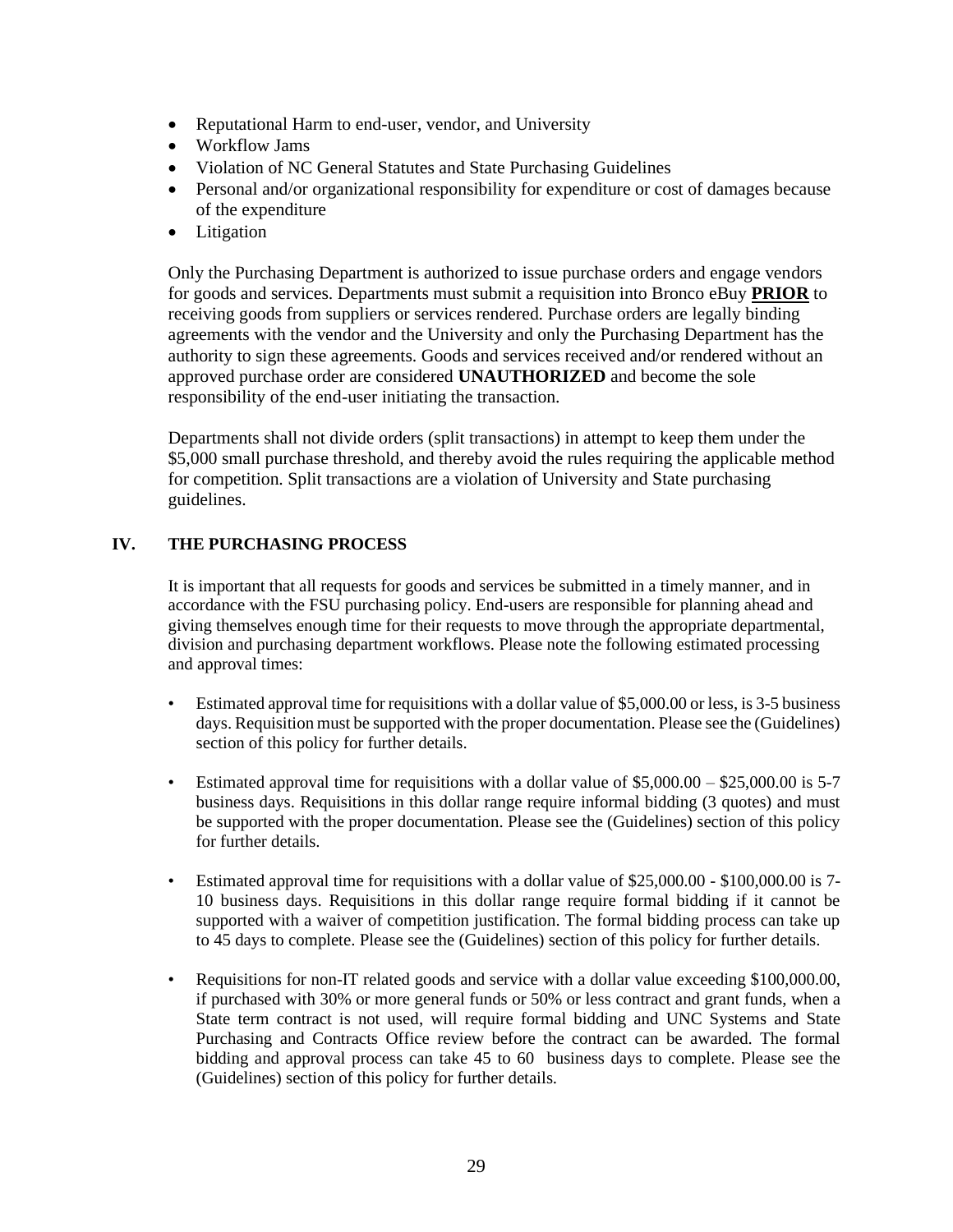- Requisitions for non-IT related goods and services with a dollar value exceeding \$100,000.00, if purchased with 30% or less general funds or 50% or more contract and grant funds requires formal bidding if not purchased using a State term contract. Neither UNC Systems nor State Purchasing and Contracts Office approval is required. The formal bidding and approval process can take 45 to 60 business days to complete. Please see the (Guidelines) section of this policy for further details.
- Requests for IT related goods and services, regardless of funding source, may require approval from the North Carolina Department of Information Technology or NCDIT. Such requests can take 10 or more business days to complete. **PLEASE NOTE: Cost thresh holds will vary depending on the Statewide IT term contract used.**

### <span id="page-29-0"></span>**V. THE BID PROCESS**

#### **Purpose**

The following information is provided to help all end-users better understand the responsibilities and sequence of events that must occur with every bid required on non-contract items over \$5,000.

#### **Bid Goal**

To obtain goods or services as specified by the department at the most competitive price while complying with NC Purchasing Rules, Regulations, and FSU policies and procedures.

#### **Responsibilities**

- **A.** Requesting Department: To know the specifics of what is required to fulfill your need.
- **B.** Purchasing Specialist: To oversee the process of obtaining goods and services for a department ensuring that all the State and University policies and procedures are met as required by law.
- **C.** Bidding Vendor: To provide the goods or services to the department as specified by the bid documentation.

### **Informal Bid**

- 1. When the total cost for goods or services is \$5,000.00 \$24,999.00, and it is determined that State term contract cannot be used, end-user is required to obtain 3 quotes. If State term contract can be used, end-user is only required to attach 1 quote. End-users are encouraged to utilize HUB vendors whenever possible. End-users are also encouraged to solicit assistance from the Purchasing Department during this process.
- 2. End-user will submit an electronic purchase requisition through Bronco EBuy, and ensure all quotes are attached and uploaded with the requisition.
- 3. Purchasing specialist will conduct a thorough audit of purchase requisition and all supporting documentation for accuracy and consistency in quote specifications. Purchasing specialist will also check State term contract database to confirm if State term contract can or cannot be used. If it is determined State term contract can be used, the appropriate comment will be posted in Bronco EBuy and purchase requisition returned to end-user with instructions to utilize appropriate State term contract vendor.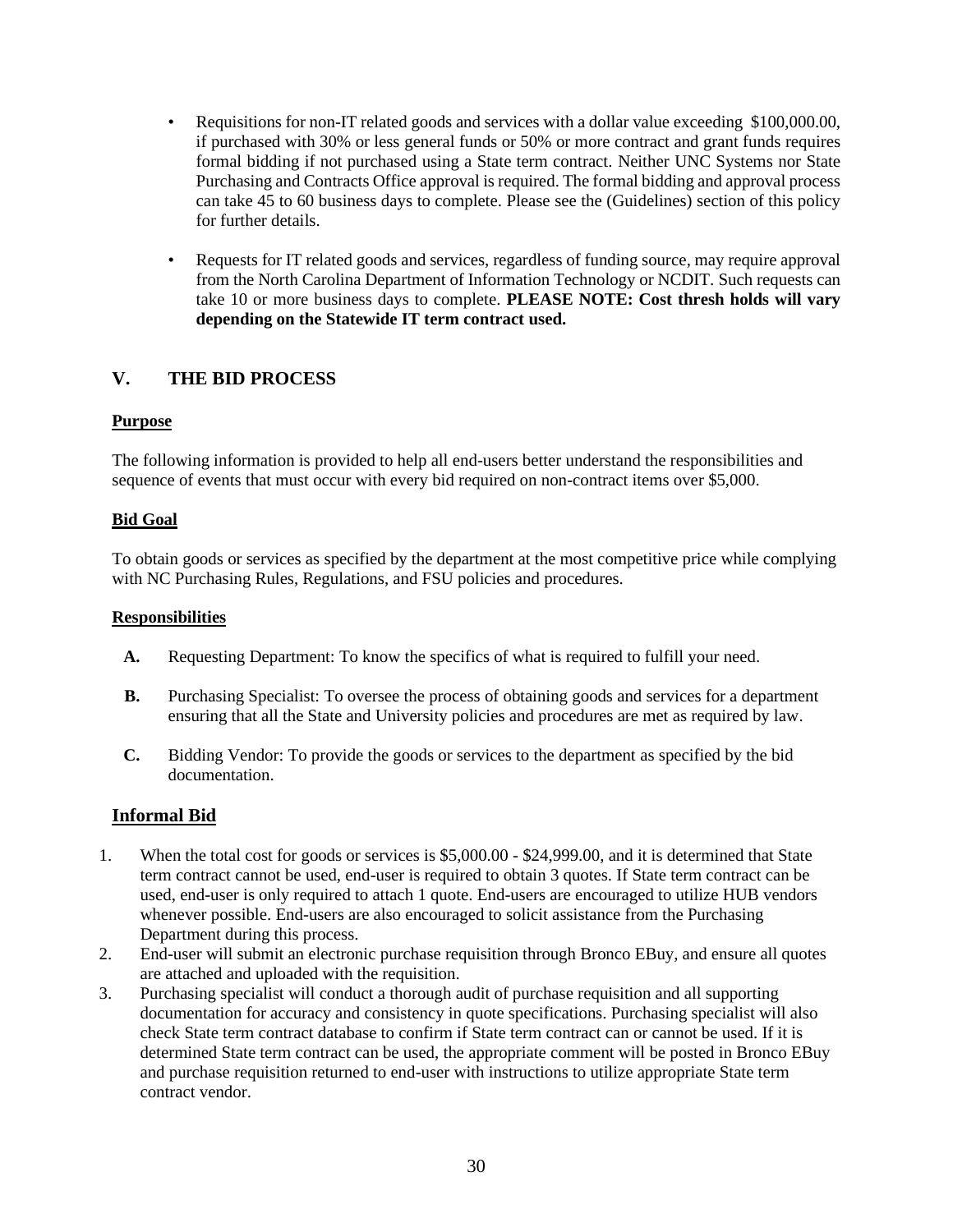- 4. If it is determined State term contract cannot be used, purchasing specialist will approve purchase requisition for subsequent issuance of an approved purchase order.
- 5. If it is determined 3 quotes cannot be obtained, end-user will complete and submit as a part of the purchase requisitions supporting documentation, a waiver of competition justification. End-user can request a waiver form and instructions from the Purchasing Department.

# **Formal Bid**

- 1. When the cost of goods or services is \$25,000.00 \$99,999.99, unless otherwise specified in this policy, a formal bid process is required.
- 2. End-user, with the assistance of the Purchasing Department, will develop a complete statement of work, along with specific requirements and specifications of the product or services to be performed.
- 3. The Purchasing Department will advise the end-user of the appropriate bid instrument to use for the formal solicitation i.e., RFP, RFQ, IFB, etc. Complete statement of work, requirements and specifications provided are merged into the appropriate bid instrument.
- 4. The bid document is posted on the State's IPS site, as well as the HUB bid opportunities site, where it is advertised and made available to the public for 10 days.
- 5. Potential bidders in receipt of the public solicitation via the State's IPS or HUB site, may be required to attend a site visit or pre-bid meeting.
- 6. If necessary, the potential bidders submit questions and concerns or provide feedback on the bid requirements.
- 7. Provide answers to any questions referred to the department by the purchasing specialist on behalf of the bidder. (Departments should not discuss this project directly with any bidder while it is in the bid process.
- 8. Respond with the answers provided by the department to the potential bidder and, if necessary, issue a bid addendum.
- 9. Submit a bid that meets or exceeds the bid specifications prior to the date and time on the bid document. There are no exceptions to this requirement.
- 10. A public bid opening takes place during which the purchasing specialist will read the submitted bids. Bid tabulation is completed to include all vendors' names and bid prices/responses.
- 11. After the bid opening, the purchasing specialist will retain the original copies of the bids and bidders' names and total bid price will be posted on the State's IPS and HUB site where it is available to the public.
- 12. Copies of the lowest bids are sent to the department for evaluation.
- 13. Reviewing of the bids are started with the lowest bidder to determine if the bids submitted have met all the specifications as outline in the bid document. Only specifications included in the bid document can be used to evaluate the bid.
- 14. An award recommendation is sent to the purchasing specialist by the department based on the lowest bid that meets specifications.
- 15. Purchasing specialist reviews the department's recommendation.
- 16. The successful bidder is notified, and results uploaded in the State's IPS system. Contract process begins.
- 17. End-user submits purchase requisition in Bronco EBuy for an approved Standing Order for Purchase Order.
- 18. Bidder provides the goods and services.

Any questions about this process, please contact the Director of Materials Management at ext. 1053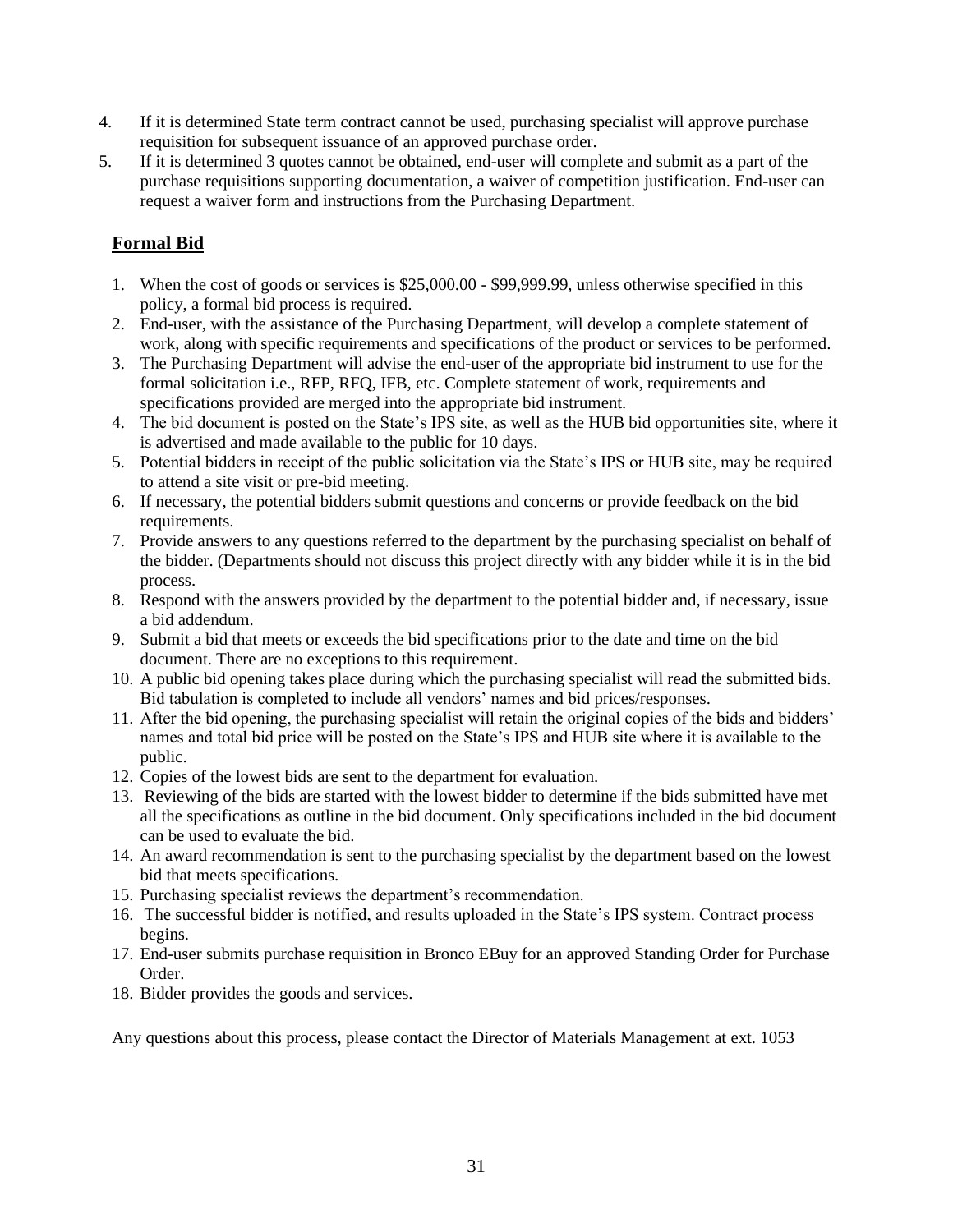#### <span id="page-31-0"></span>**VI. THE RECEIVING PROCESS**

The University's Central Shipping and Receiving Department (Warehouse) is responsible for the inspection and identification of all materials, supplies, and equipment immediately upon receipt. If any items are missing, damaged, or do not perform to the standards agreed upon, please contact the Warehouse immediately, and enter a comment in Bronco eBuy for the applicable purchase order. Central Receiving will initiate the return process and contact the supplier to retrieve information pertaining to the return such as an RMA Number, credit memo, etc. If all materials, supplies, and equipment are received in satisfactory condition central receiving will complete the receiving documentation/sections in Bronco eBuy. Completing the receiving documentation/sections in Bronco eBuy without physically receiving, inspecting, and identifying all items for satisfaction is a violation of NC purchasing regulations and FSU policy. It is extremely important for FSU's Central Receiving to receive the goods in Bronco eBuy promptly upon delivery.

Also, it is very important that vendors send the invoice directly to Accounts Payable and not to the departments. This will allow Accounts Payable to pay each invoice, promptly. If a department receives an invoice, please send it to the Accounts Payable office, immediately. Please instruct the vendor to send all future invoices to Accounts Payable or to [fsuaccountspayable@uncfsu.edu.](mailto:fsuaccountspayable@uncfsu.edu) For more information on receiving goods in Bronco eBuy, please visit [http://www.UNCFSU.edu,](http://www.uncfsu.edu/) log into you're your Bronco eBuy account, and select Bronco eBuy [\(SciQuest\)](http://library.sciquest.com/training-videos) Training Videos under useful links.

### **VII. SCAMS**

FSU faculty and staff should be aware of an on-going problem with unauthorized supplier representatives using questionable business tactics to market "special promotions", "limited time offers", etc. for copier toner, office supplies, maintenance items, etc. These telemarketers attempt to scam the University by convincing faculty and staff to order or approve shipments of goods based on the misperception that they are a University approved supplier. These supplies are usually of inferior quality and priced significantly higher than fair market value from University approved suppliers. Some of their questionable business tactics include:

- Phone calls about renewal orders never placed
- Invoices for goods never shipped
- A deadline for special promotion or sales
- Pre-authorization for a future shipment
- Phone calls to send FREE samples of toner
- Bogus email order confirmations
- Fictitious invoices for services or items never requested or received

### **How to Avoid Scams**

Faculty and staff should take the following steps to avoid falling victim to the supplier's scams:

• Watch out for fake "invoices" that do not reference an FSU purchase order number or that were

not generated by an official Purchase Card purchase.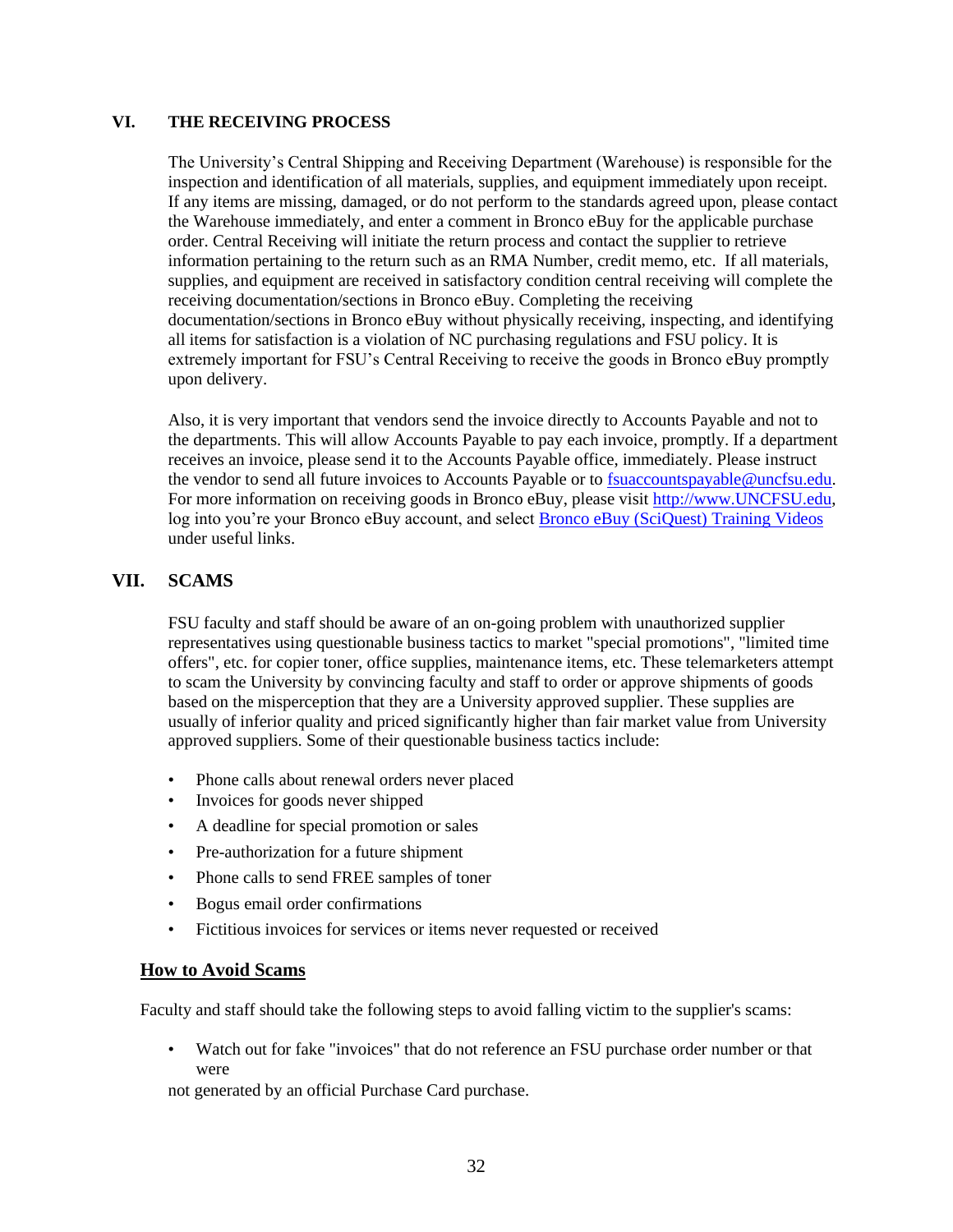• Watch out for telemarketers that call you directly with "limited time offers". Don't order from a

supplier calling you!

- Order your supplies from state contract suppliers.
- Never give out your Purchase Card information to unknown suppliers.
- Report any problems directly to your Purchasing Specialist.

### **What to Do if You Become a Victim of a Scam**

#### **1. Receiving calls from individuals claiming to be representatives from toner companies:**

• They will usually ask for your copier model and serial # or they may know it and ask you to verify it. Say, "I'm not authorized to accept your products" and hang up or transfer them to the Purchasing Department. *Never* give them any information or verify any information.

**2. Receiving unsolicited toner, other items, or invoices for services or items never requested:** 

- If possible, get as much information off the label and refuse the box from the delivery service. Then call the Purchasing Department.
- If you end up signing for the items, DO NOT OPEN. Contact the Purchasing Department with as much information as possible (company, address, etc.) and to receive further instruction.
- Forward all documentation to the Purchasing Department

Please communicate these guidelines to your faculty, staff, and student employees. If you have any questions or concerns, please contact the Director of Materials Management.

#### <span id="page-32-0"></span>**VIII. SURPLUS PROPERTY**

The FSU Surplus Property Office is responsible for tracking and disposing of all property purchased with University funds. What is Surplus Property? Surplus Property/Asset relocation encompasses all university property no longer in use by a university department. University departments should transfer all surplus property and equipment to Surplus Property as soon as determining that the property is no longer needed. Departments may not transfer or sell any state property, except to other university departments. Surplus property may not be discarded, given away, or converted to personal use. Property designated as surplus is available to university departments on a first-come first-served basis.

#### **Preparing Computers for Surplus**

This process is initiated by a department contacting the ITS to request an assessment of the unwanted computer equipment. ITS will perform an assessment on the computer, laptop or tablet to determine whether a computer needs to be sent to surplus or if it can be reused or refurbished. Based upon the results of the assessment, ITS will instruct the department on how to complete the appropriate documentation and submit it to ITS. Personal computers, laptops and tablets should not be captured on the same documentation as other surplus items such as furniture, monitors, keyboards, etc.

#### **How Do Departments Designate Property as Surplus Property?**

Departments must prepare a Transfer/Surplus of Movable Equipment form to send property and equipment to Surplus Property, regardless of whether the item is equipment or not, or has a fixed